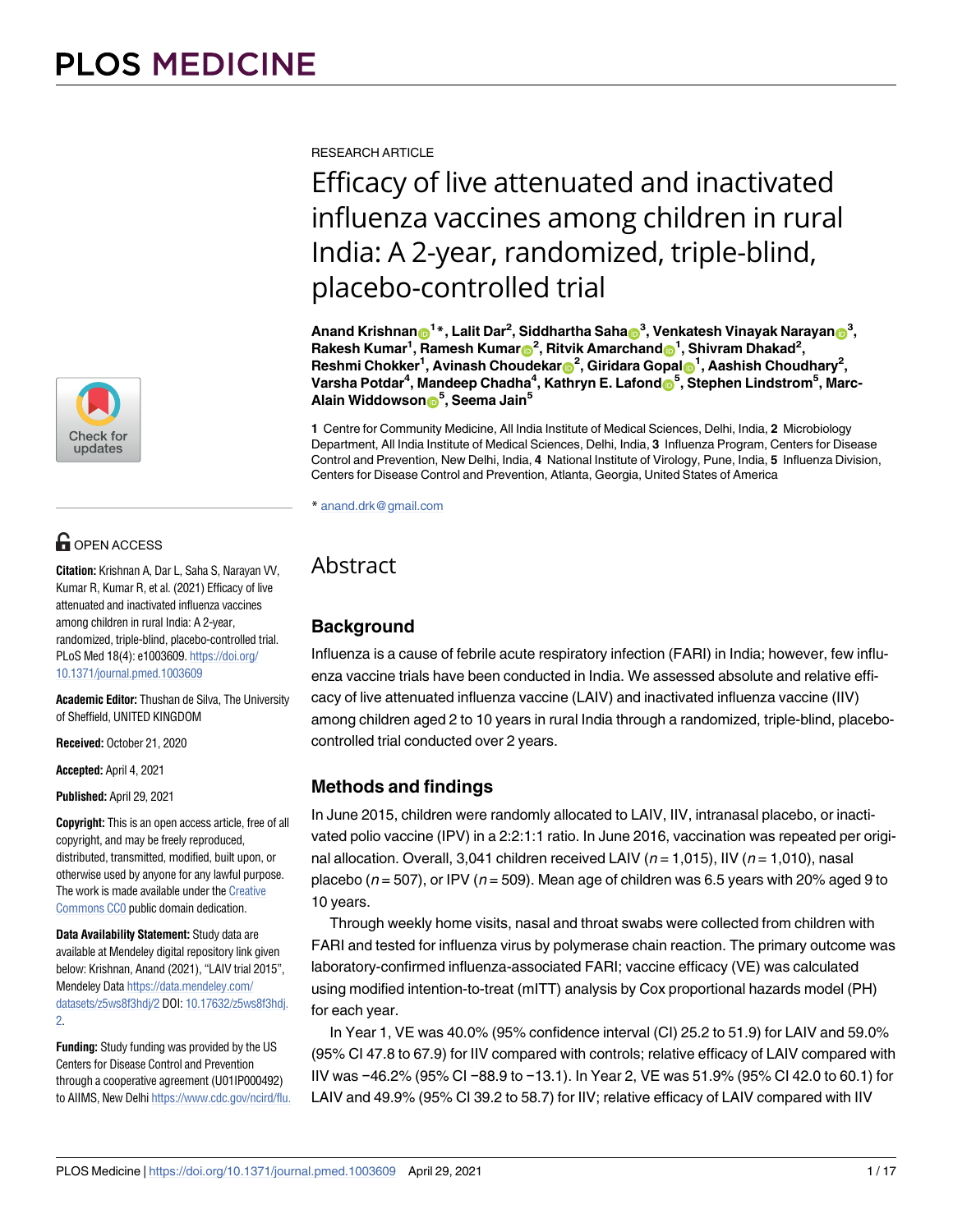[html](https://www.cdc.gov/ncird/flu.html). Scientists from the funding agency actively collaborated at all stages of the study and are coauthors; individual roles are outlined in Author Contributions.

**Competing interests:** The authors have declared that no competing interests exist.

**Abbreviations:** ACIP, Advisory Committee on Immunization Practices; AIIMS, All India Institute of India of Medical Sciences; CDC, Centers for Disease Control and Prevention; CI, confidence interval; DCGI, Drug Controller General of India; FARI, febrile acute respiratory infections; HA, haemagglutinin; HR, hazard ratio; IEC, Institutional Ethics Committee; IIV, inactivated influenza vaccine; IPV, inactivated polio vaccine; LAIV, live attenuated influenza vaccine; LMIC, low- and middle-income countries; mITT, modified intention-to-treat; NIV, National Institute of Virology; PH, Cox proportional hazards model; rRT-PCR, real-time reverse transcriptase polymerase chain reaction; SAE, serious adverse event; VE, vaccine efficacy; WHO, World Health Organization.

was 4.2% (95% CI −19.9 to 23.5). No serious adverse vaccine-attributable events were reported. Study limitations include differing dosage requirements for children between nasal and injectable vaccines (single dose of LAIV versus 2 doses of IIV) in Year 1 and the fact that immunogenicity studies were not conducted.

### **Conclusions**

In this study, we found that LAIV and IIV vaccines were safe and moderately efficacious against influenza virus infection among Indian children.

## **Trial registration**

Clinical Trials Registry of India [CTRI/2015/06/005902.](http://ctri.nic.in/Clinicaltrials/pdf_generate.php?trialid=10921&EncHid=&modid=&compid=%27,%2710921det%27)

## Author summary

## **Why was this study done?**

- In recent years, 2 community-based trials of the single-dose Russian-backbone live attenuated influenza vaccine (LAIV) in low- and middle-income countries (LMIC) have been published, with contrasting results.
- In Senegal, LAIV vaccine efficacy (VE) was demonstrated to be 0.0% (95% confidence interval (CI) −26.4 to 20.9), and in Bangladesh, LAIV VE was demonstrated to be 41.0% (95% CI 28.0 to 51.6) against all influenza virus strains. In addition, observational studies for VE of LAIV such as in the United States and Europe have also shown mixed results.
- While the World Health Organization (WHO) continues to recommend LAIV use in children, conflicting data on LAIV have led countries to review and reconsider national preferential recommendations for LAIV use in children.
- Given these gaps in evidence and the potential for indigenously produced LAIV to be used for prevention of influenza virus infection in Indian children, we evaluated the absolute efficacy of LAIV and inactivated influenza vaccine (IIV) and relative efficacy of LAIV versus IIV among children aged 2 to 10 years in rural India.

## **What did the researchers do and find?**

- We conducted a 2-year, triple (participant–observer–analyst) blind, community-based vaccine trial. We randomly assigned 3,041 children aged 2 to 10 years to receive age appropriate doses of LAIV, IIV, or a control vaccine.
- In Year 1, VE was 40.0% (95% CI 25.2 to 51.9) for LAIV and 59.0% (95% CI 47.8 to 67.9) for IIV compared with controls; relative efficacy of LAIV compared with IIV was −46.2% (95% CI −88.9 to −13.1). In Year 2, VE was 51.9% (95% CI 42.0 to 60.1) for LAIV and 49.9% (95% CI 39.2 to 58.7) for IIV; relative efficacy of LAIV compared with IIV was 4.2% (95% CI −19.9 to 23.5). We found that LAIV and IIV were safe and moderately efficacious against laboratory-confirmed influenza virus infection. In Year 1,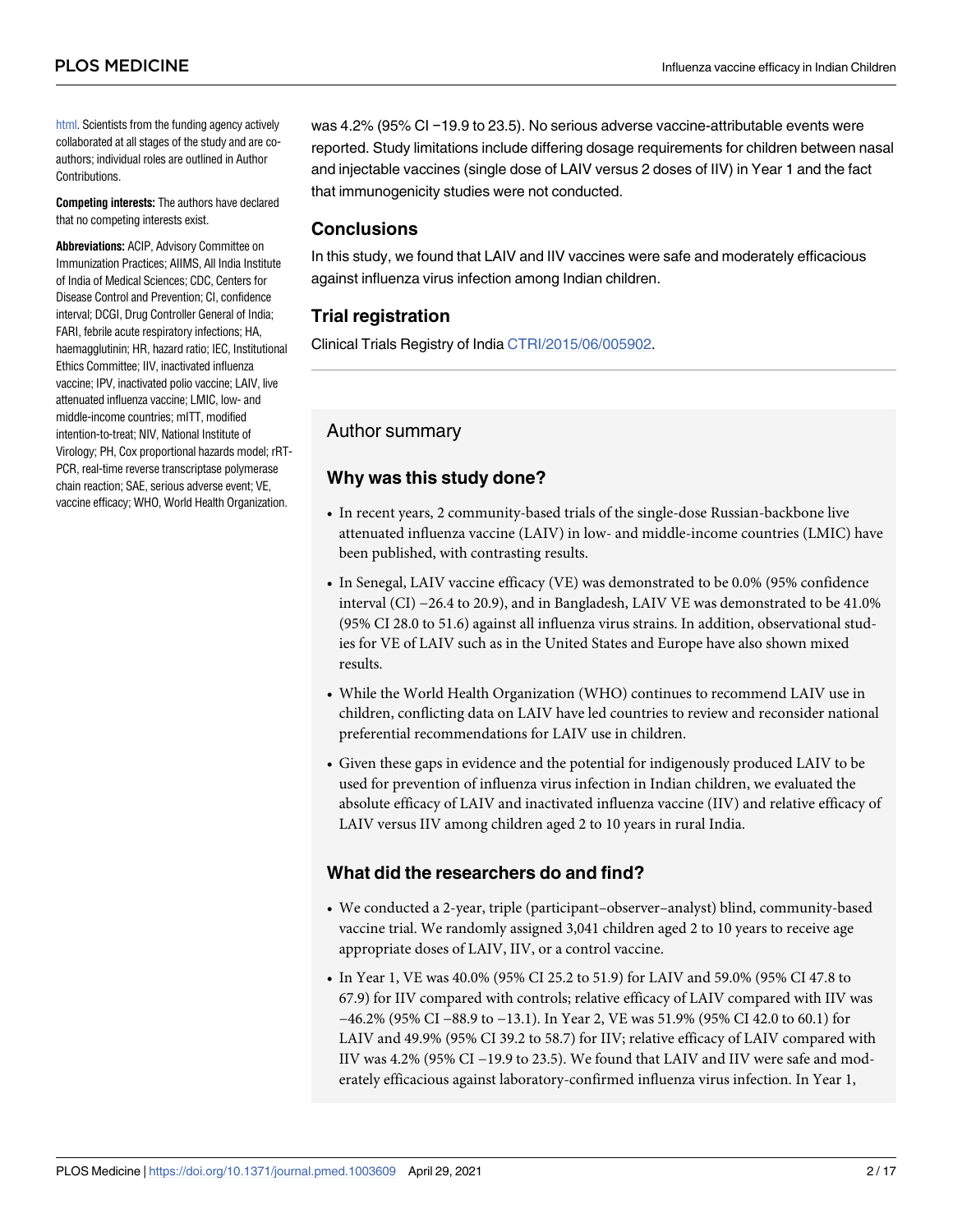<span id="page-2-0"></span>LAIV, as a single dose in a vaccine-naïve population, was significantly less efficacious than IIV, whereas in Year 2, VE for LAIV and IIV was similar.

• This was the first randomized controlled trial to our knowledge in a developing country setting that compared LAIV efficacy with IIV and provided VE by age group and influenza type/subtype across seasons spanning 2 consecutive years. Importantly, during both years, LAIV and IIV were protective against influenza A(H3N2) viruses. However, LAIV had limited efficacy against influenza A(H1N1)pdm09 for both years.

#### **What do these findings mean?**

- Influenza vaccination is an important tool for preparedness and response against seasonal epidemics and pandemics.
- However, decisions on specific vaccine introductions into national immunization platforms depend on multiple factors including effectiveness, presence of existing immunization platforms and cold chain infrastructure, cost, and local production of the vaccines.
- Availability of indigenous, safe, and moderately efficacious influenza vaccines, including LAIV, should initiate discussion on the optimal use of vaccines for the national strategy for influenza prevention and control in India.

#### **Introduction**

Influenza causes significant pediatric mortality and morbidity globally, including in India  $[1]$  $[1]$  $[1]$ [3\]](#page-15-0). Vaccines, including inactivated influenza vaccine (IIV) and live attenuated influenza vaccine (LAIV) formulations, are key to influenza prevention and control and have demonstrated moderate effectiveness when matched to circulating strains  $[4]$  $[4]$ . A recent 3-year trial of trivalent IIV among children aged 6 months to 10 years in India reported varying efficacy ranging from 26% (95% confidence interval (CI) 7 to 41) in the first year (2009 to 2010) to 74% (95% CI 58 to 84) in the third year (2011 to 2012) [ $\frac{5}{2}$ ]. However, LAIV has several potential advantages in resource-poor settings, also applicable during pandemics, such as easier to administer intranasally versus injection; requirement for less antigen during manufacturing as compared with IIV; and potential protection with only 1 Russian-backbone LAIV dose [[6](#page-15-0)]. Therefore, in 2006, the World Health Organization (WHO) included LAIV in its Global Action Plan for Influenza Vaccines [\[7\]](#page-15-0). Furthermore, a review of 4 trials conducted before 2009 among children aged 6 months to 18 years demonstrated LAIV to be more efficacious than IIV [[4](#page-15-0)]. Thus, in 2009, WHO granted sublicenses to vaccine manufacturers in developing countries, including the Serum Institute of India (SII, Pune, India), for the development, manufacture, use, and sale of the egg-based LAIV using Russian master donor viruses  $[8]$  $[8]$ .

Two recent community-based placebo-controlled trials of the single-dose Russian-backbone LAIV conducted in Senegal and Bangladesh using the same lot of vaccine reported contrasting results. In Senegal, LAIV vaccine efficacy (VE) was 0.0% (95% CI −26.4 to 20.9) [\[9\]](#page-15-0), and in Bangladesh, LAIV VE was 41.0% (95% CI 28.0 to 51.6) against all influenza virus strains [\[6](#page-15-0)]. The reasons for the different findings are unclear and likely multifactorial. In parallel, observational studies in the United States indicated that LAIV did not perform as well as the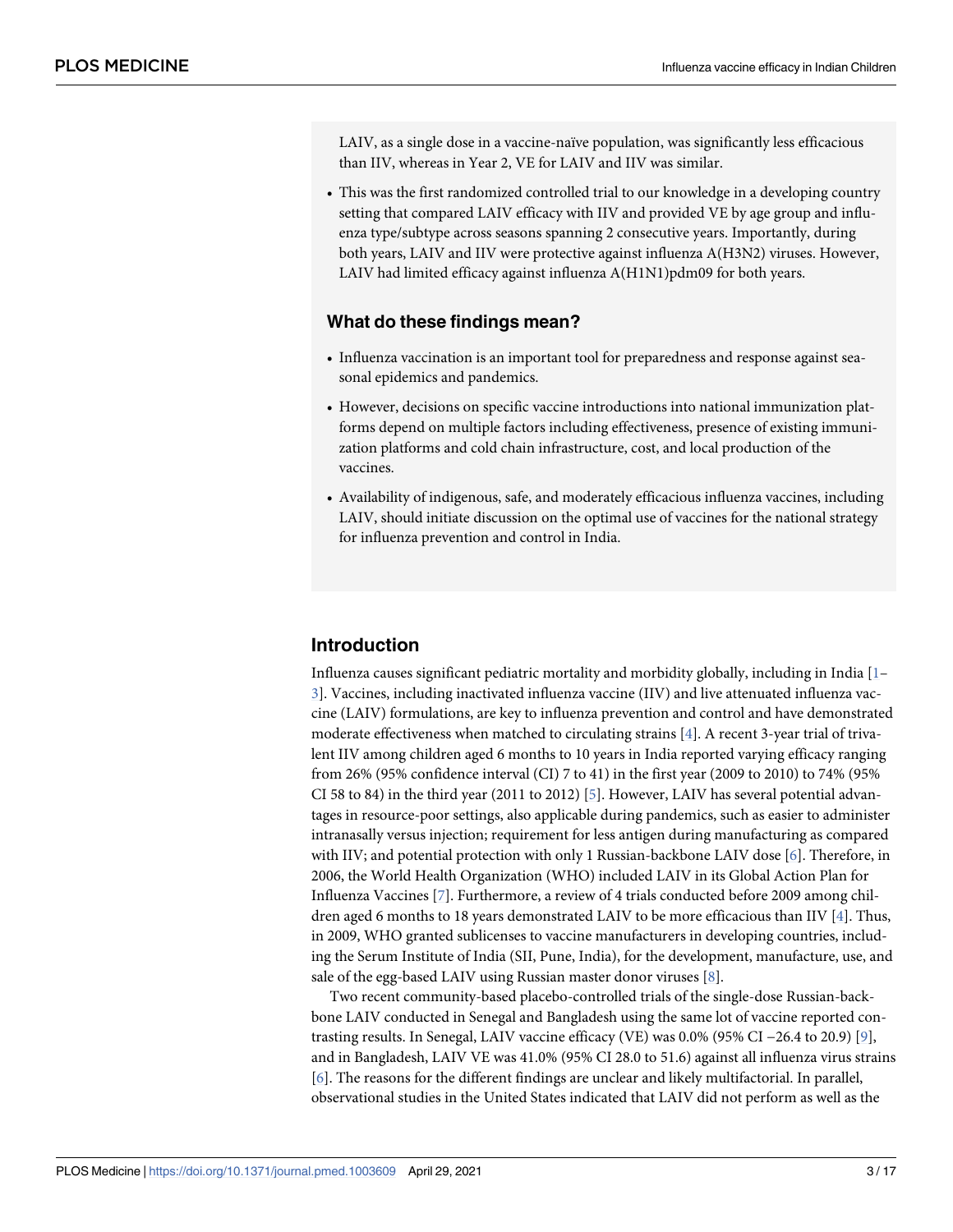<span id="page-3-0"></span>IIV  $[10]$ , particularly for influenza A(H1N1)pdm09 virus among children aged 2 to 17 years [\[11\]](#page-15-0).

Based on these US findings, the Advisory Committee on Immunization Practices (ACIP) recommended against LAIV use in 2016 to 2017 [\[12\]](#page-15-0); however, in 2018 to 2019, after presentation of new data, the ACIP included LAIV as a vaccine choice without a preferential recommendation [\[13\]](#page-15-0). Our study was planned before these conflicting data were known, but adds to the evidence base on our knowledge of pediatric influenza vaccines, including the potential for indigenously produced LAIV to be used for prevention of influenza virus infection in India. We conducted a 2-year, triple-blind, randomized controlled trial to determine the safety and absolute efficacy of LAIV and IIV and relative efficacy of LAIV versus IIV among children aged 2 to 10 years in rural India.

#### **Methods**

#### **Study design and participants**

The study was conducted using an existing surveillance platform established in June 2015 for acute respiratory tract infections among children in 6 villages of the Ballabgarh block (Faridabad district) in the northern state of Haryana, India [\[14,15\]](#page-16-0). All children aged 2 to 10 years reg-istered in the demographic database of these villages were eligible (see [S1 Table\)](#page-14-0).

The trial consisted of 2 intervention arms, nasally administered LAIV or intramuscular IIV, and 2 control arms, intranasal placebo as LAIV control or inactivated polio vaccine (IPV) as IIV control. Although the trial was initially planned for 1 year, owing to the mild influenza season during the first year, it was extended for a second year to boost enrollment of influenza cases. The cohort was revaccinated during the second year per their original allocation, maintaining blinding of vaccinators, observers, and all study investigators throughout the study period (see [S1 CONSORT Checklist\)](#page-14-0).

#### **Recruitment, randomization, and masking**

Children participating in the existing surveillance platform were medically examined by study physicians and excluded if they had any conditions that would make them ineligible (see [S1](#page-14-0) [Text\)](#page-14-0). Written informed consent from parents or guardians and written assent from children aged  $\geq$ 7 years were obtained and audiovisually recorded for each year of the trial [\[16\]](#page-16-0). The study was approved by the Institutional Ethics Committee (IEC) of the All India Institute of India of Medical Sciences (AIIMS), New Delhi; Drug Controller General of India (DCGI), New Delhi; and Institutional Review Board of the Centers for Disease Control and Prevention (CDC), Atlanta, Georgia.

Individual randomization was conducted in blocks of 30 individuals with an allocation ratio of 2:2:1:1 for LAIV, IIV, intranasal placebo, and IPV, respectively. The random sequence was generated by a statistician not involved in the trial and concealed using sequentially numbered opaque sealed envelopes. Randomization keys were maintained in a separate, secure password-protected server. Vaccines were masked by the pharmacist and labeled with the appropriate administration route and a randomization code.

Children eligible for inclusion were invited to a community-based vaccination session organized at easily accessible community areas like schools or other locations. Children with nasal congestion or acute illness (e.g., temperature  $\geq 37.5^{\circ}$ C) at the time of vaccination were requested to come to the next session. Children were allocated to a specific arm per the random sequence by field investigators at the sessions and given masked vaccine or placebo by the appropriate route of administration.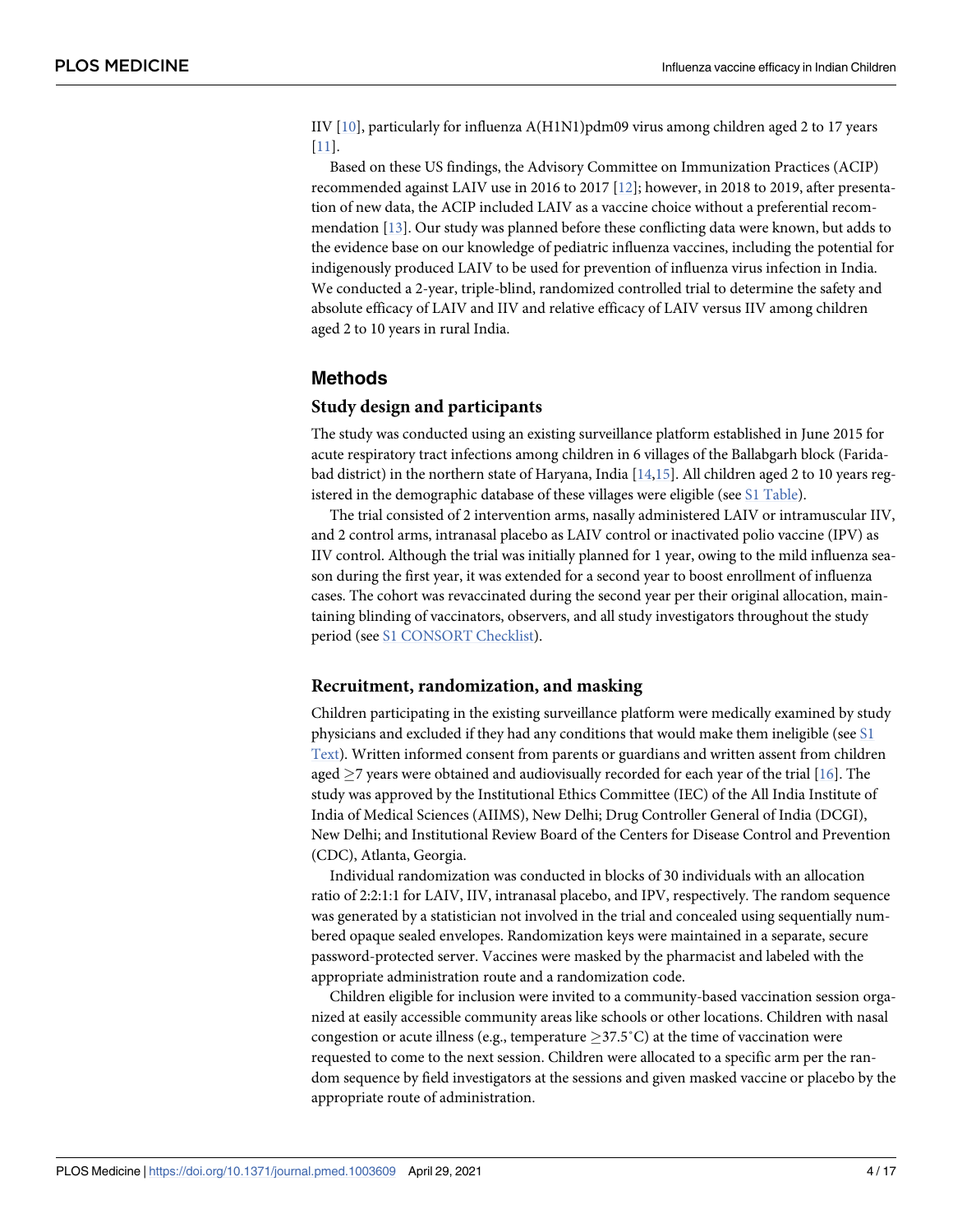#### <span id="page-4-0"></span>**Procedures**

All vaccines or placebo were administered from June 16 to June 30, 2015 (for Year 1) and from June 14 to July 14, 2016 (for Year 2). The influenza vaccination was done during the months of June before the onset of monsoons in the study  $[17,18]$  with the most recent formulation of available influenza vaccine as per WHO recommendations for the tropical countries. For Year 1, a second dose was required for children under 9 years of age in the IIV/IPV arms. These were administered at vaccination sessions held 4 weeks (July 14 to August 7, 2015) after the first dose sessions; if missed, follow-up home visits were conducted to reach unvaccinated participants. In Year 2, all children were administered only 1 dose of vaccine or placebo per their original allocation. In the LAIV/intranasal placebo arms, all children received one 0.5-ml dose equally divided and administered into both nostrils. In the IIV/IPV arms, in addition to the second dose requirement in Year 1, dose volume varied by age: children aged *<*3 years received either 0.25 ml IIV or 0.5 ml IPV and children 3 years and older received 0.5 ml of IIV or IPV. Composition of trivalent LAIV and IIV was per WHO southern hemisphere vaccine recommendation for the corresponding years. Thus, in Year 1, vaccines included influenza A/ California/7/2009 (A(H1N1)pdm09-like), A/Switzerland/9715293/2013 (A(H3N2)-like), and influenza B/Phuket/3073/2013 –Yamagata-like viruses [\[19\]](#page-16-0), and in Year 2, vaccines included influenza A/California/7/2009(H1N1)pdm09-like, influenza A/Hong Kong/4801/2014 (A (H3N2)-like), and influenza B/Brisbane/ 60/2008 –Victoria-like viruses [\[19\]](#page-16-0). The LAIV vaccine and similarly packaged intranasal placebo were provided by SII, and IIV and IPV were purchased from Sanofi Pasteur (India). Vaccine cold chain was maintained from the time of manufacturer transport to the field site and during vaccination sessions; temperature was monitored by logging thermometer readings.

All children were observed for 30 minutes after each vaccination and visited at home on days 1, 3, 7, 14, 21, 28, and 42 to monitor adverse events. Surveillance for serious adverse events (SAEs) defined as events resulting in death, hospitalization, immediately life-threatening conditions, or persistent or significant disabilities continued throughout the 2-year study period. The principal investigator (AK) performed the initial causality assessment on all reported SAEs and reported them to the IEC subcommittee for SAEs, which reviewed and forwarded them to the office of DCGI for a final decision on whether the SAE was attributable to a trial vaccine.

We conducted febrile acute respiratory infection (FARI) surveillance among enrolled children through weekly home visits throughout the 2 study years, which were defined as June 23, 2015 to June 30, 2016 (Year 1) and July 1, 2016 to June 27, 2017 (Year 2). FARI was defined as presence of measured (*>*38˚C) or reported fever plus any of the following symptoms: cough, difficulty breathing, sore throat, nasal discharge, or earache/discharge. Surveillance was conducted by trained field investigators through interview of close caregivers, usually mothers. Study nurses performed a detailed clinical examination and collected nasal and throat swabs from children with FARI using Dacron swabs. Combined swabs were transported in viral transport media under cold chain to the field office on the same day as collection where they were stored at −70˚C. On the following day, specimens were transported under cold chain to the virology laboratory at AIIMS, New Delhi for storage and testing.

In addition, baseline characteristics (e.g., age, sex, basic health, and socioeconomic indicators) of enrolled children were retrieved from census data collected earlier that year as part of ongoing demographic surveillance. Additional information on household-level factors, such as wealth index, fuel use, and household smoking, and individual factors, such as nutritional status of children, were collected through in-person interviews at the beginning of Year 2 using a standardized, pretested questionnaire. All data were entered into Epi Info version 7.0.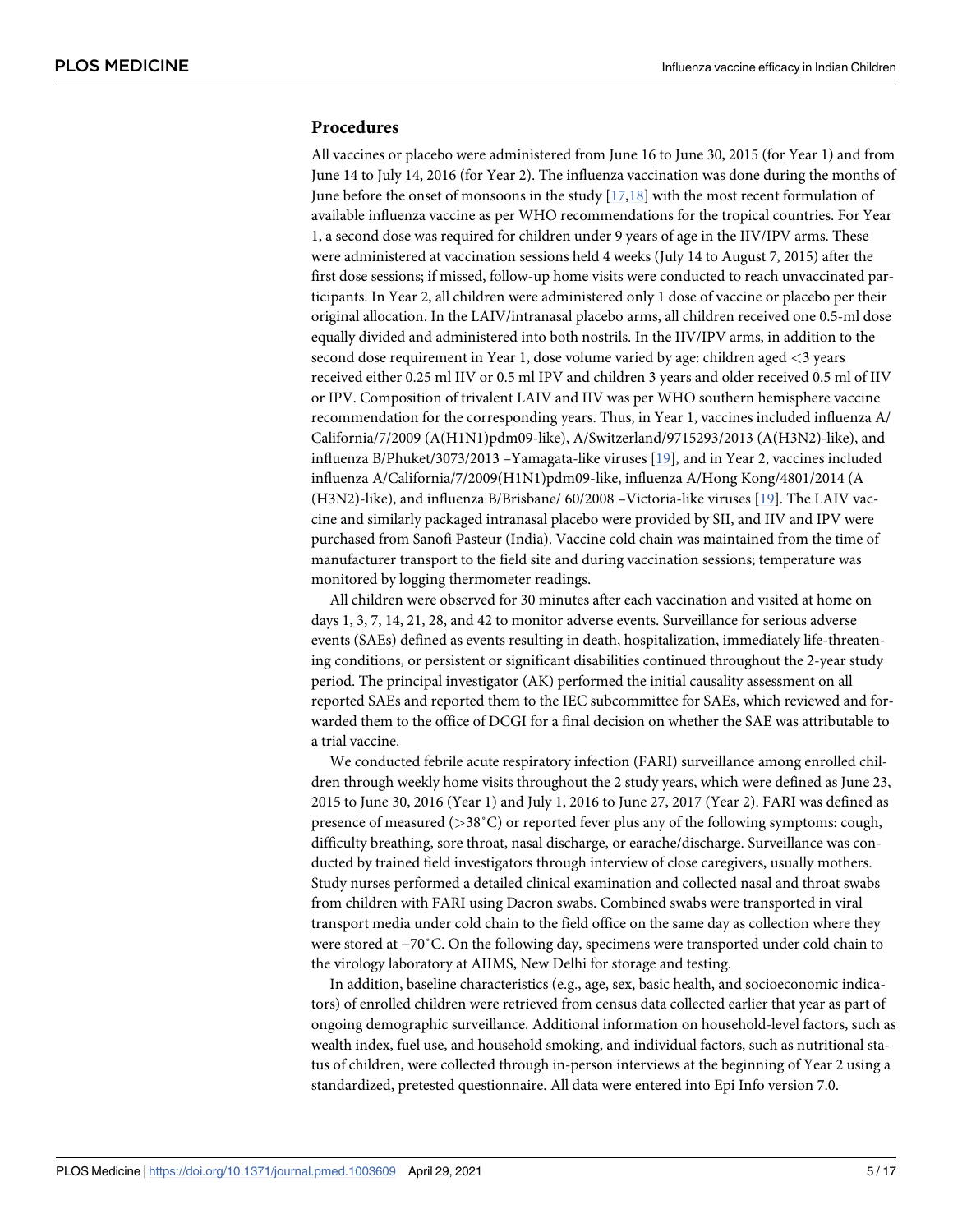#### <span id="page-5-0"></span>**Laboratory methods**

Nasal and throat swab specimens were tested for influenza viruses using real-time reverse transcriptase polymerase chain reaction (rRT-PCR). Specimens were first tested for any influenza A and/or B viruses; subsequent assays identified influenza A subtype and B lineage  $[20]$ . For further genetic characterization, we tried to sequence as many clinical specimens (not from isolate) as possible ensuring inclusion of all influenza type/subtype viruses from all months of the study period at the National Institute of Virology (NIV), Pune using methods described in [S2 Text](#page-14-0).

#### **Outcomes**

The primary efficacy end point was any laboratory-confirmed influenza virus infection among children aged 2 to 10 years with FARI beginning 14 days after vaccination. The secondary efficacy end points were laboratory-confirmed influenza by age group, by influenza type/subtype/ lineage, and time to infection (to evaluate waning protection during the year). All primary and secondary end points were prespecified in the study protocol. Safety end points were solicited and unsolicited adverse events including SAEs, in the first 30 minutes postvaccination and during 42 days following receipt of any study vaccine or medically significant recurrent wheezing defined as physician-confirmed wheezing that occurred at least 2 times in the 12 months following receipt of any study vaccine.

#### **Statistical analyses**

The study had 3 co-primary objectives: (1) to evaluate the relative efficacy of LAIV versus IIV and to evaluate the absolute efficacy of both (2) LAIV and (3) IIV versus a control vaccine to reduce the rate of laboratory-confirmed influenza virus infection among children with FARI aged 2 to 10 years in rural India. To estimate relative efficacy, the required sample size was 1,000 children each in the LAIV and IIV groups assuming 50% VE for IIV and 75% for LAIV [\[21\]](#page-16-0), influenza virus attack rate of 10%, 80% power, alpha of 0.05, and 10% attrition. To estimate absolute efficacy of LAIV and IIV, controls were combined to include 500 children each from the IPV and intranasal placebo groups. We followed a modified intention-to-treat (mITT) analytic plan, defined a priori to include children per their original allocated arm, with censoring of children lost to follow-up. Tables were finalized using dummy allocation of subjects for both years of data before un-blinding the allocation codes at the end of the second year.

VE was calculated as 1 − hazard ratio (HR) × 100, where absolute efficacy of LAIV and IIV were calculated as the HR between LAIV or IIV and the control group, and relative efficacy was calculated as the HR between LAIV and IIV groups. VE was estimated for each study year using a Cox proportional hazards model (PH)  $[22]$  to account for seasonal variability in the risk of influenza virus infection and other time-varying covariates. Due to multiple study participants from same household, we also included random effect term for household (see [S1](#page-14-0) [Fig\)](#page-14-0). Observation period for each child began 14 days postreceipt of final vaccine dose each year. Children with at least 4 weeks of follow-up during the observation period for a given study year were included in the analysis until the earliest of the following censoring events: influenza virus infection (censored by virus type/subtype), last follow-up visit of that study year, or end of observation period.

As VE can vary widely by age, influenza type/subtype, and other factors, we conducted several secondary analyses. These included VE by age group (Year 1: aged *<*3 years, 3 to 4 years, 5 to 8 years, and 9 to 10 years and Year 2: aged 3 to 4 years, 5 to 8 years, and 9 to 11 years); influenza type/subtype; and time since vaccination. "Vaccine-matched subtype/lineage" was defined as virus detected by rRT-PCR among study participants that matched one of the 3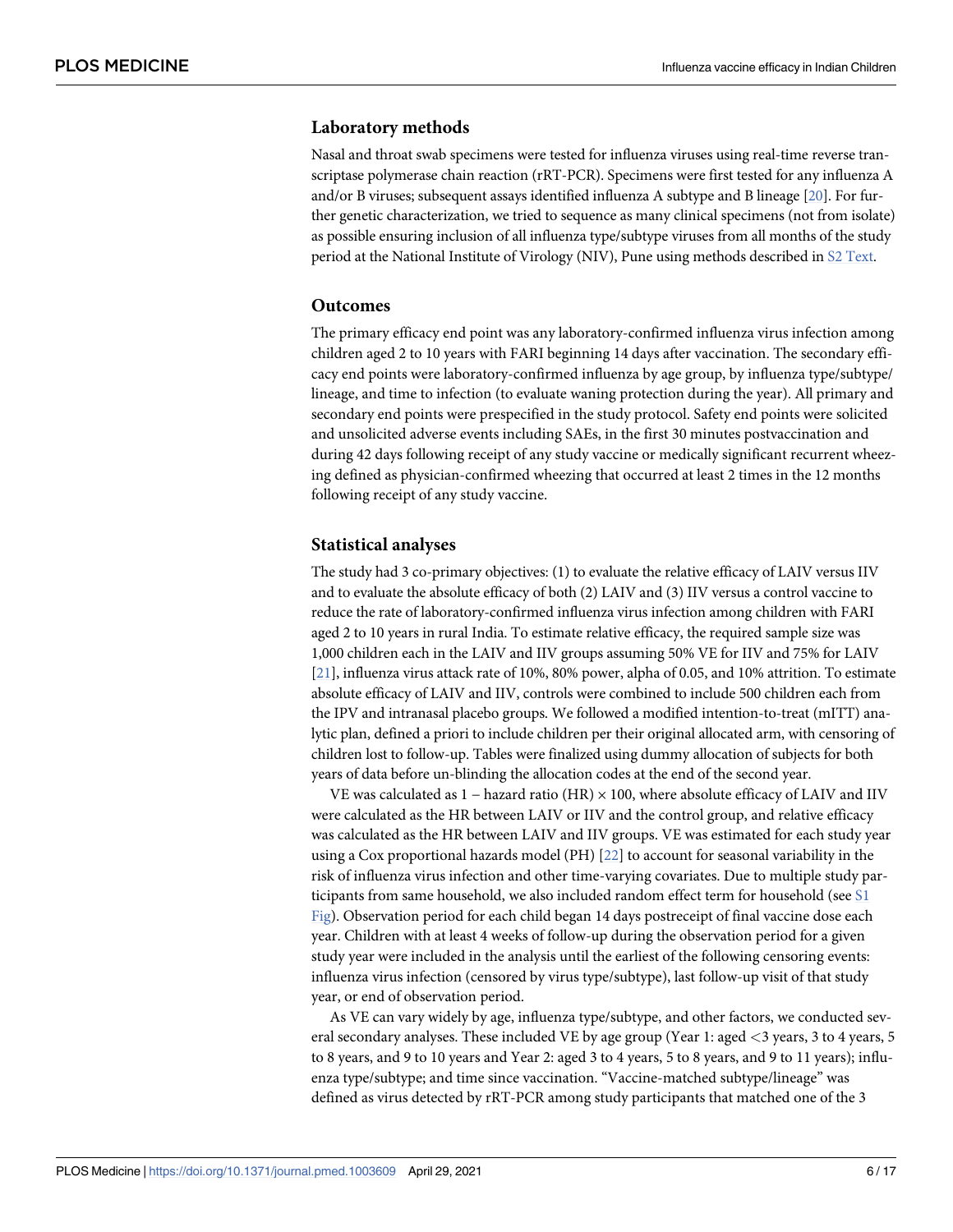<span id="page-6-0"></span>vaccine subtypes/lineages; and phylogenetic matching was defined at the strain level based on the sequence data performed on the subsample of influenza–positive specimens (see  $\S2$  Text).

We described the proportion of participants in each of the 4 study groups who reported adverse events of any severity (mild, moderate, or severe). Person-time was calculated in childyears. All analyses were done in Stata version 15.0. The trial was registered in the Clinical Trial Registry of India (Clinical Trial Registry No: CTRI/2015/06/005902).

#### **Results**

For Year 1, 4,038 children were assessed for eligibility; 3.7% declined participation, and 1.5% had contraindications. Thus, 3,828 (94.8%) eligible children were consented and invited to vaccination sessions; of these, 3,041 (79.4%) reported to sessions and were allocated to LAIV  $(n = 1,015)$ , IIV  $(n = 1,010)$ , nasal placebo  $(n = 507)$ , or IPV  $(n = 509)$  [\(Fig 1\)](#page-7-0). During Year 1, 42 children emigrated and 3 died. For Year 2, of 2,996 (98.5%) eligible children, 2,915 (97.3%) reported to vaccination sessions, but 13 were excluded due to contraindications during reassessment. Thus, in Year 2, 2,902 (95.4% of 3,041 from Year 1) children received LAIV  $(n = 967)$ , IIV  $(n = 973)$ , nasal placebo  $(n = 477)$ , or IPV  $(n = 485)$ .

A total of 2,956 child-years of surveillance occurred in Year 1 and 2,775 child-years in Year 2. Among 5,731 child-years, 1,908 were among the LAIV arm, 1,916 were among the IIV arm, and 1,907 were among the control arm (see  $S2$  Fig). Baseline characteristics including age, nutritional status, and household characteristics were similar between the 4 groups ([Table 1](#page-8-0)). Overall, mean age was 6.5 years and 20% were aged 9 to 10 years; 23.3% to 29.6% of children were moderate to severely underweight; 79.4% to 85.2% of households used solid cooking fuel; and 53.9% to 57.1% of households had a smoker within the home. Among all 4 groups, mean household size was 7, with an average of 3 children aged *<*11 years.

During Year 1, influenza virus circulation peaked twice, in August 2015 (weeks 31 to 36, predominantly influenza B (Yamagata)) and from December 2015 to February 2016 (weeks 49 to 8, predominantly influenza  $A(H3N2)$ ) ([Fig 2](#page-9-0)). During Year 2, total influenza virus circulation was higher than in Year 1, with longer peak periods, from June 2016 through September 2016 (weeks 23 to 37, predominantly influenza B(Victoria) and A(H3N2)), followed by a smaller peak from February to March 2017 (weeks 7 to 13, predominantly influenza A(H1N1) pdm09).

During the study period, 19,981 FARI episodes were identified, out of which specimens could be collected and tested from 18,653 (93.4%) of specimens (Year 1: 9,285; Year 2: 9,368). In Year 1, of 3,041 enrolled children, 408 (13.4%) reported 435 influenza-associated FARI episodes (25 children had *>*1 influenza virus infection). In Year 2, of 2,902 children, 650 (22.4%) reported 747 influenza-associated FARI episodes (84 children had *>*1 influenza virus infection). After excluding influenza-associated FARI episodes that developed within 14 days of vaccination ( $n = 8$ ) or before receipt of second dose of IIV or IPV ( $n = 4$ ), there were 396 and 629 children with influenza virus infections in Year 1 and Year 2, respectively.

Among 1,182 positive specimens, 245 were genetically characterized at NIV: 23 of 96 A (H1N1)pdm09, 103 of 407 A(H3N2), and 119 of 527 B viruses (see [S3 Fig\)](#page-14-0).

Sequencing of the haemagglutinin (HA) genes of the first year A(H1N1)pdm09 viruses  $(n = 4)$  indicated that most of the viruses belonged to genetic clade 6B and were similar to 2015-2016 WHO Northern Hemisphere Vaccine Strain A/California/07/2009-like viruses [\[19\]](#page-16-0). The second year A(H1N1)pdm09 stains ( $n = 19$ ) belonged to genetic clade 6B.1 and were genetically similar to clade 6B.1 A/Michigan/45/2015.

The majority (29/43) sequences of A(H3N2) ( $n = 43$ ) belonged to 3C.2a clade of reference virus A/Hong Kong/4801/2014, and the remaining 14 viruses belonged to A/Singapore/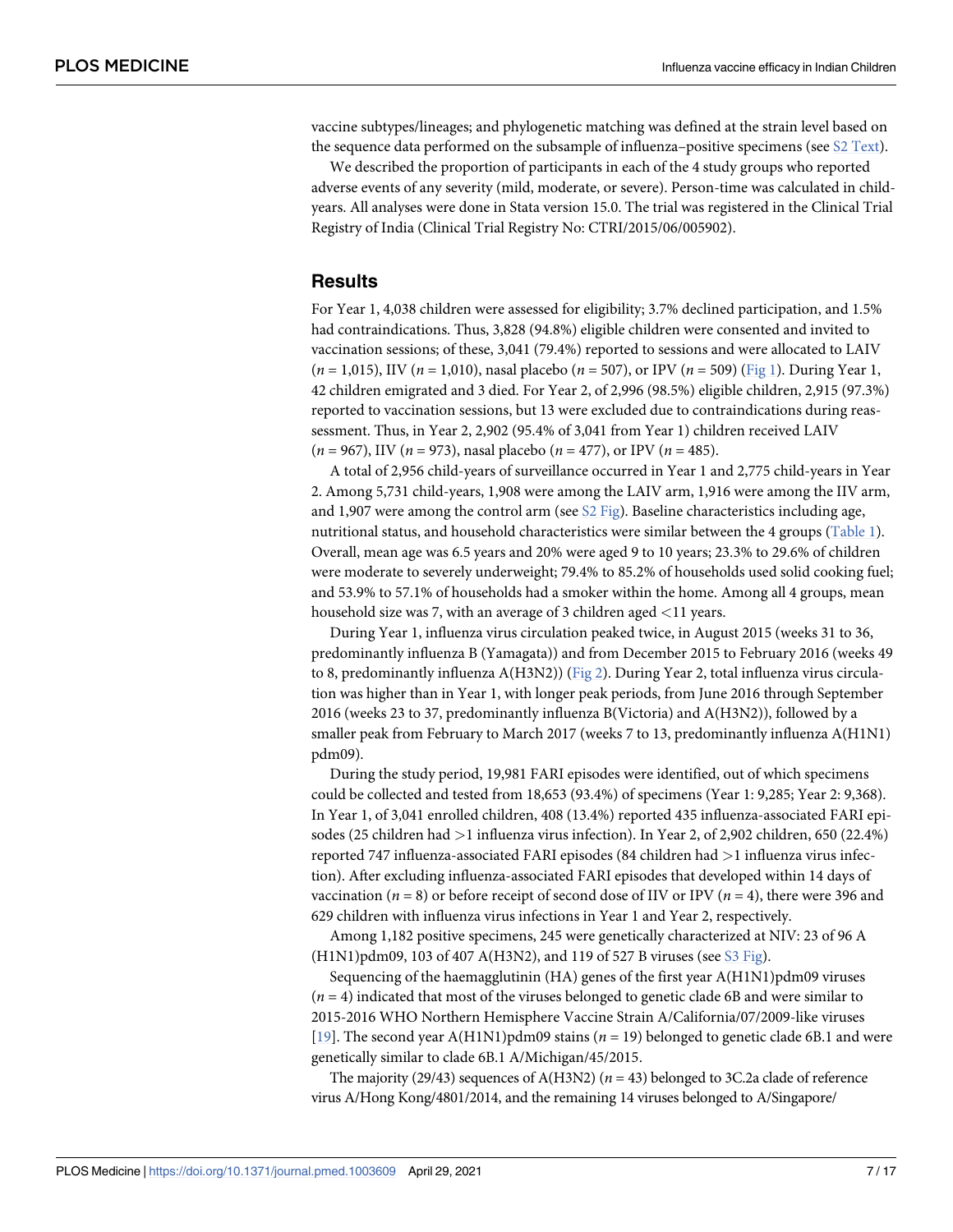<span id="page-7-0"></span>

[Fig 1. F](#page-6-0)lowchart of enrollment and follow-up in the trial. \*Note: One child allocated to LAIV received IPV and one child received NP. IIV, inactivated influenza vaccine; IPV, inactivated polio vaccine; LAIV, live attenuated influenza vaccine; NP, nasal placebo.

<https://doi.org/10.1371/journal.pmed.1003609.g001>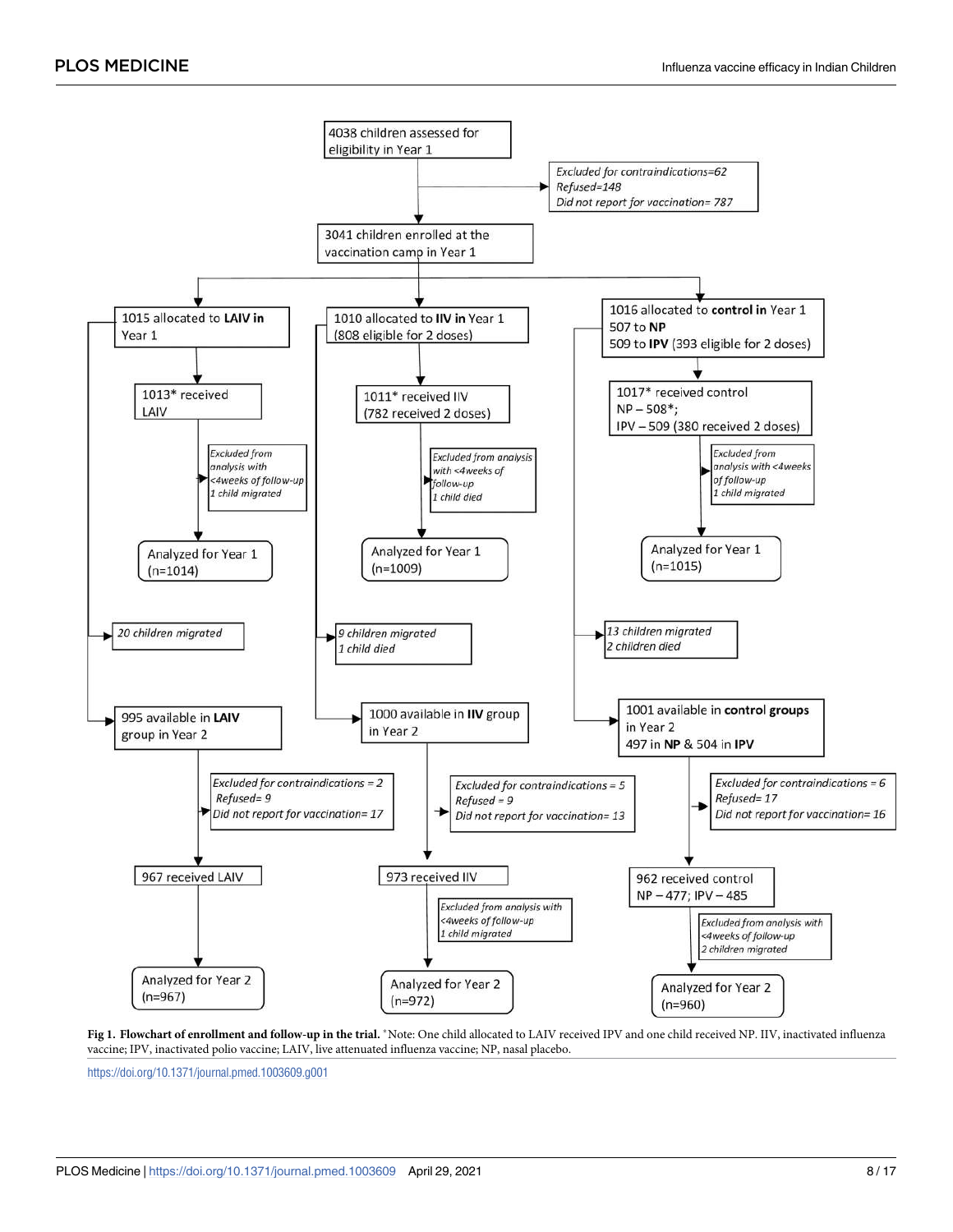<span id="page-8-0"></span>

| Characteristics                                                    | LAIV $(n = 1,015)$ | $IIV (n = 1,010)$ | $NP (n = 507)$ | IPV $(n=509)$ |
|--------------------------------------------------------------------|--------------------|-------------------|----------------|---------------|
| Mean (SD) age in years at enrollment                               | 6.50(2.6)          | 6.55(2.5)         | 6.39(2.5)      | 6.62(2.6)     |
| Age group $n$ (%)                                                  |                    |                   |                |               |
| $2-4$ years                                                        | 366(36.1)          | 326 (32.3)        | 174 (34.3)     | 166(32.6)     |
| 5-8 years                                                          | 437(43.1)          | 478 (47.3)        | 242 (47.7)     | 227(44.6)     |
| $9-10$ years                                                       | 212 (20.9)         | 206(20.4)         | 91 (18.0)      | 116(22.8)     |
| Proportion of female subjects $n$ (%)                              | 467(46.1)          | 489 (48.4)        | 221 (43.6)     | 239 (47.0)    |
| Nutritional status <sup>a</sup>                                    | $n = 968$          | $n = 985$         | $n = 490$      | $n = 496$     |
| $\operatorname{Stunted}^\mathrm{b}$                                |                    |                   |                |               |
| None                                                               | 408 (42.2)         | 448 (45.5)        | 199 (40.6)     | 194 (39.1)    |
| Mild                                                               | 340 (35.1)         | 326(33.1)         | 178 (36.3)     | 173 (34.9)    |
| Moderate or severe                                                 | 220(22.7)          | 211(21.4)         | 113(23.1)      | 129(26.0)     |
| Wasted <sup>c</sup>                                                |                    |                   |                |               |
| None                                                               | 481 (49.7)         | 514(52.2)         | 259 (52.9)     | 259(52.2)     |
| Mild                                                               | 337 (34.8)         | 342 (34.7)        | 160(32.7)      | 158 (31.9)    |
| Moderate or severe                                                 | 150(15.5)          | 129(13.1)         | 71 (14.5)      | 79 (15.9)     |
| Underweight <sup>c</sup>                                           | $n=702$            | $n = 727$         | $n = 365$      | $n = 345$     |
| None                                                               | 234 (33.3)         | 266(36.6)         | 127 (34.8)     | 122 (35.4)    |
| Mild                                                               | 277 (39.5)         | 287 (39.5)        | 153 (41.9)     | 121(35.1)     |
| Moderate or severe                                                 | 191 (27.2)         | 174(23.9)         | 85 (23.3)      | 102(29.6)     |
| Household characteristics of children ( $n = 2,764$ ) <sup>d</sup> | $(n = 913)$        | $(n = 926)$       | $(n = 463)$    | $(n = 462)$   |
| Number of households                                               | 501                | 504               | 336            | 318           |
| Children living in households                                      |                    |                   |                |               |
| Using solid fuel $n$ (%)                                           | 765 (83.8)         | 789 (85.2)        | 379 (81.9)     | 367 (79.4)    |
| With smoker $n$ (%)                                                | 492 (53.9)         | 529(57.1)         | 257(55.5)      | 261(56.5)     |
| With soap at toilet's hand washing facility $n$ (%)                | 457(50.1)          | 476 (51.4)        | 243 (52.5)     | 252 (54.6)    |
| Wealth quintile of study participants                              |                    |                   |                |               |
| First (poorest)                                                    | 176(19.3)          | 159(17.2)         | 76 (16.4)      | 93(20.1)      |
| Second                                                             | 184 (20.2)         | 202(21.8)         | 90 (19.4)      | 97(21.0)      |
| Third                                                              | 177 (19.4)         | 177(19.1)         | 92 (19.9)      | 92 (19.9)     |
| Fourth                                                             | 200 (21.9)         | 194(21.0)         | 98 (21.2)      | 88 (19.1)     |
| Fifth (richest)                                                    | 176(19.3)          | 194(21.0)         | 107(23.1)      | 92 (19.9)     |
| Mean (SD) number of persons living in the household                | 7.0(3.2)           | 7.1(3.3)          | 6.9(3.0)       | 6.9(3.0)      |
| Mean (SD) number of children $<$ 11 years in the household         | 2.8(1.4)           | 2.8(1.4)          | 2.8(1.4)       | 2.7(1.3)      |

<sup>a</sup>Data collected for 2,939 participant children.

b Z score, mild (–2 to *<*–1), moderate (–3 to *<*–2), or severe (*<*–3) by height for age. A stunted child may also be underweight or wasted.

c Z score for weight for height/body mass index calculated by WHO AnthroPlus. WHO AnthroPlus does not give Z score of weight for age for children above 10 years of age (thus not calculated for 800 children aged 10+ in the second year of study).

d Same households can be in more than 1 column.

IIV, inactivated influenza vaccine; IPV, inactivated polio vaccine; LAIV, live attenuated influenza vaccine; NP, nasal placebo; SD, standard deviation.

<https://doi.org/10.1371/journal.pmed.1003609.t001>

INFIMH-16-0019/2016 virus, from subclade 3C.2a1. In Year 2, all 60 sequences were of genetic clade 3C.2a1. In Year 1 of the study, both lineages of Influenza B viruses i.e. B/Victoria/2/87 and the B/Yamagata/16/88 lineages co-circulated. All the 24 selected Yamagata lineage virus specimens belonged to genetic clade 3 of reference virus B/Phuket/3073/2013 viruses. All the 18 specimens of B/Victoria/2/87 lineage viruses belonged to genetic clade 1A. In Year 2, all the 77 type B viruses were of B/Victoria/2/87 lineage and belonged to clade 1A of reference B/Colorado/06/ 2017-like viruses and had 2 amino acid deletion in HA (amino acids 162 and 163) gene.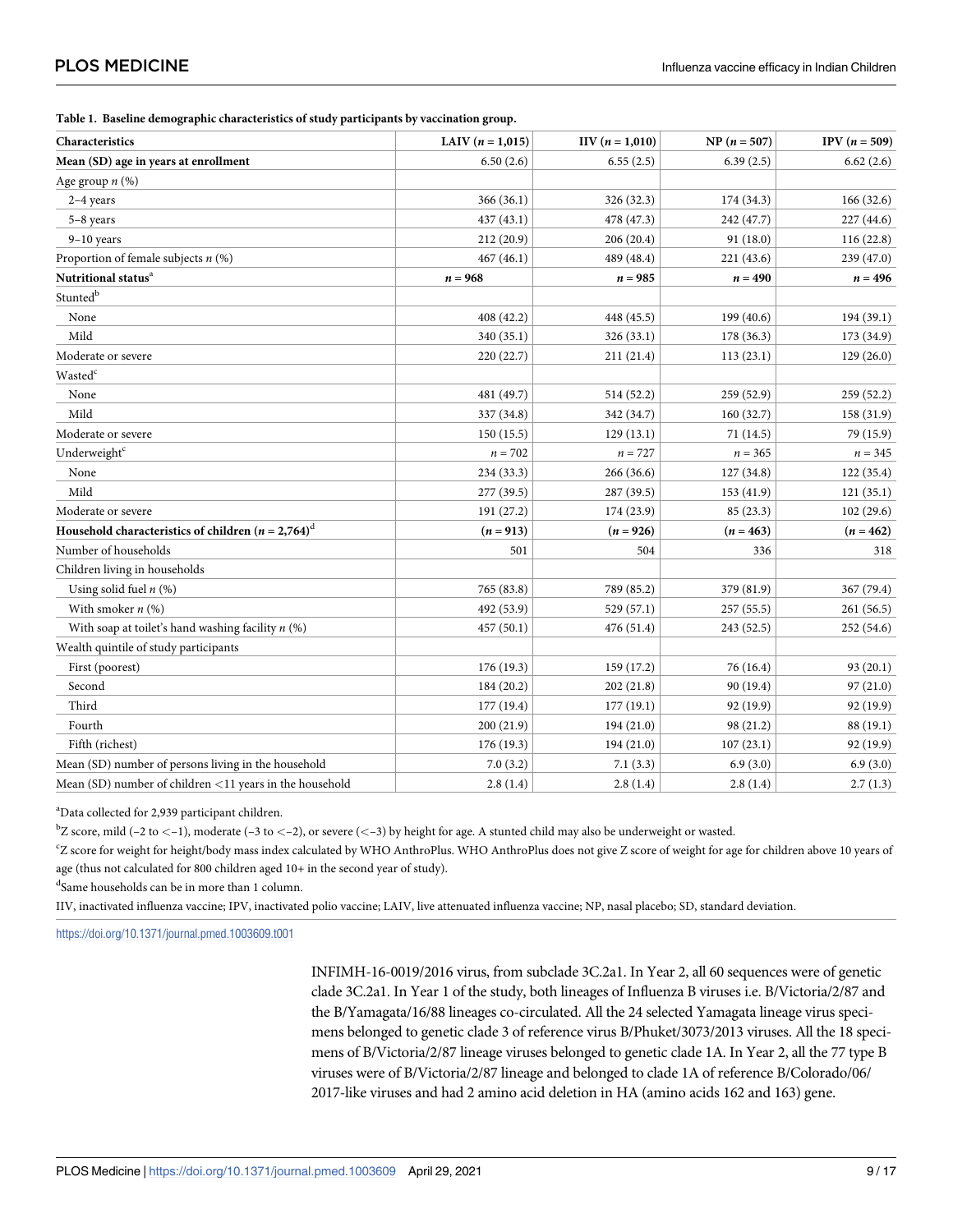<span id="page-9-0"></span>

**[Fig 2. I](#page-6-0)nfluenza circulation in the study area during June 2015 to June 2017.** Year 1: Vaccination round 1: June 16 to 30 (24–26 weeks); Round 2: July 14 to August 7 (29–30 weeks); Year 2: June 14 to July 14 (24 to 28 weeks).

<https://doi.org/10.1371/journal.pmed.1003609.g002>

In Year 1, influenza-associated FARI was detected in 120/1,014 (11.8%) of LAIV recipients and 193/1,015 (19%) of control recipients, for an absolute VE against any influenza-associated FARI of 40% (95% CI 25.2 to 51.9) (Table 2). In Year 2, influenza-associated FARI was detected in 159/967 (16.4%) of LAIV recipients and 303/960 (31.6%) of control recipients, for an absolute VE against any influenza-associated FARI of 51.9% (95% CI 42.0 to 60.1)

|                                   |                   | No. of laboratory-confirmed influenza cases/total (%) |                          |                                |  |  |  |
|-----------------------------------|-------------------|-------------------------------------------------------|--------------------------|--------------------------------|--|--|--|
|                                   | <b>LAIV</b>       | <b>IIV</b>                                            | Control                  |                                |  |  |  |
| LAIV versus control (absolute VE) |                   |                                                       |                          |                                |  |  |  |
| Year 1                            | 120/1,014 (11.8%) | $\overline{\phantom{a}}$                              | 193/1,015 (19%)          | 40.0 $(25.2 \text{ to } 51.9)$ |  |  |  |
| Year 2                            | 159/967 (16.4%)   |                                                       | 303/960 (31.6%)          | 51.9 $(42.0 \text{ to } 60.1)$ |  |  |  |
| IIV versus control (absolute VE)  |                   |                                                       |                          |                                |  |  |  |
| Year 1                            |                   | 83/1,009 (8.2%)                                       | 193/1,015 (19%)          | 59.0 (47.8 to 67.9)            |  |  |  |
| Year 2                            |                   | 167/972 (17.2%)                                       | 303/960 (31.6%)          | 49.9 (39.2 to 58.7)            |  |  |  |
| LAIV versus IIV (relative VE)     |                   |                                                       |                          |                                |  |  |  |
| Year 1                            | 120/1,014 (11.8%) | 83/1,009 (8.2%)                                       |                          | $-46.2$ ( $-88.9$ to $-13.1$ ) |  |  |  |
| Year 2                            | 159/967 (16.4%)   | 167/972 (17.2%)                                       | $\overline{\phantom{a}}$ | 4.2 $(-19.9 \text{ to } 23.5)$ |  |  |  |

#### <sup>a</sup>Estimated using Cox proportional hazards model, with household-level random effect.

CI, confidence interval; IIV, inactivated influenza vaccine; LAIV, live attenuated influenza vaccine; VE, vaccine efficacy.

<https://doi.org/10.1371/journal.pmed.1003609.t002>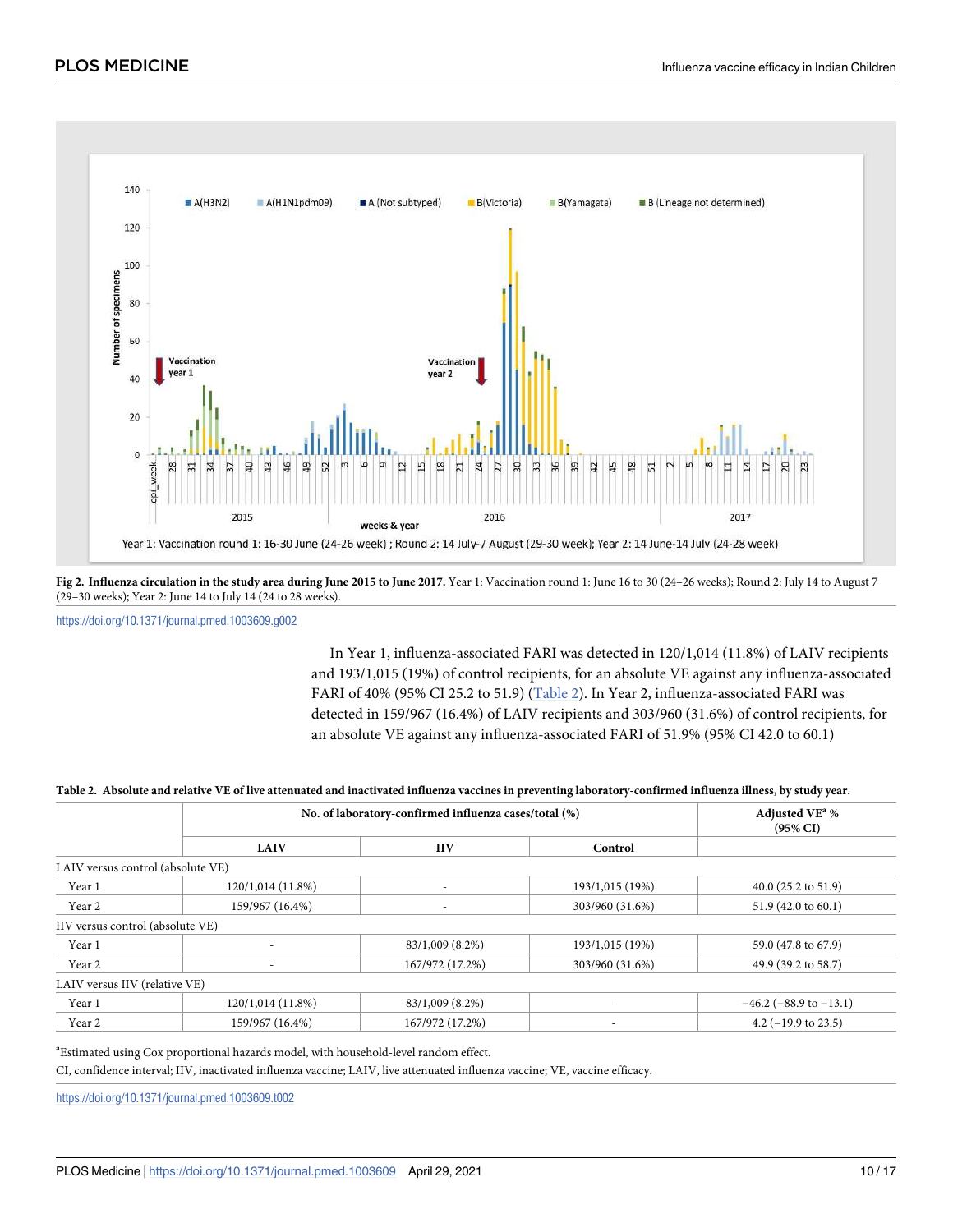<span id="page-10-0"></span>[\(Table 2\)](#page-9-0). In Year 1, absolute VE of IIV was 59.0% (95% CI 47.8 to 67.9) as compared with 49.9% (95% CI 39.2 to 58.7) in Year 2. In Year 1, LAIV was significantly less efficacious than IIV (VE −46.2%; 95% CI −88.9 to −13.1) but had similar efficacy in Year 2 (VE of 4.2%; 95% CI −19.9 to 23.5).

In Year 1, IIV had the highest VE (72.0%) among children aged 5 to 8 years, whereas LAIV VE was 33.7% in this age group, for a relative efficacy of LAIV of −136.4% (95% CI −267.5 to −52.1) in this age group (Table 3). In the other 2 age groups, LAIV had similar efficacy to IIV in Year 1 and higher efficacy in Year 2, although these differences were not significant. While evaluating the time to infection (Figs  $\frac{3}{4}$  $\frac{3}{4}$  $\frac{3}{4}$ , we observed that in the first 6 months postvaccination in both years, relative efficacy of LAIV compared with IIV was not significantly different (Year 1 (−24.0%; 95% CI −79.7 to 14.5) and Year 2 (10.6%; 95% CI −14.1 to 29.9)). In the second half of the year postvaccination, LAIV performed poorly especially in Year 1 with relative efficacy compared with IIV of −75.4 (95% CI −162.4 to 17.3).

Local and systemic reactions were uncommon and similar between LAIV, IIV, nasal placebo, and IPV groups ([Table 4\)](#page-12-0). Local adverse events were more common in the injection group/s as compared with the nasally administered groups. Recurrent wheezing was reported

| Subgroups                                     | <b>Total number of infections</b> |        |     |     |                   |          | Adjusted VE <sup>a</sup> % (95% CI) |                            |                            |                           |                              |                              |  |
|-----------------------------------------------|-----------------------------------|--------|-----|-----|-------------------|----------|-------------------------------------|----------------------------|----------------------------|---------------------------|------------------------------|------------------------------|--|
|                                               | (LAIV/IIV/Control)                |        |     |     |                   |          | <b>LAIV versus Control</b>          |                            | <b>IIV versus Control</b>  |                           | <b>LAIV</b> versus IIV       |                              |  |
|                                               |                                   | Year 1 |     |     | Year <sub>2</sub> |          | Year 1                              | Year 2                     | Year 1                     | Year 2                    | Year 1                       | Year 2                       |  |
| Age group (Years)                             |                                   |        |     |     |                   |          |                                     |                            |                            |                           |                              |                              |  |
| $2-4$ (Year 1)                                | 48                                | 41     | 75  | 47  | 56                | 90       | 43.8                                | 57.2                       | 45.6                       | 46.9                      | $-3.5$                       | 20.5                         |  |
| $3-4$ (Year 2)                                |                                   |        |     |     |                   |          | $(20.1 \text{ to } 60.5)$           | $(39.9 \text{ to } 69.6)$  | $(21.6 \text{ to } 62.3)$  | $(27.0 \text{ to } 61.4)$ | $(-53.9 \text{ to } 30.4)$   | $(-17.0 \text{ to } 45.9)$   |  |
| $5 - 8$                                       | 58                                | 28     | 91  | 86  | 70                | 154      | 33.7                                | 46.7                       | 72                         | 58.9                      | $-136.4$                     | $-29.3$                      |  |
|                                               |                                   |        |     |     |                   |          | $(6.6 \text{ to } 52.9)$            | $(30.9 \text{ to } 58.9)$  | $(56.0 \text{ to } 82.2)$  | $(45.2 \text{ to } 69.2)$ | $(-267.5 \text{ to } -52.1)$ | $(-77.9 \text{ to } 6.1)$    |  |
| 9-10 (Year 1)                                 | 14 <sup>1</sup>                   | 14     | 27  | 26  | 41                | 59       | 50.4                                | 59                         | 48.9                       | 33.6                      | 2.9                          | 37.7                         |  |
| 9–11 (Year 2)                                 |                                   |        |     |     |                   |          | $(11.0 \text{ to } 72.4)$           | $(33.9 \text{ to } 74.6)$  | $(3.7 \text{ to } 72.9)$   | $(2.1 \text{ to } 55.0)$  | $(-101.7 \text{ to } 53.2)$  | $(-5.2 \text{ to } 63.1)$    |  |
| Virus type and subtype/lineage                |                                   |        |     |     |                   |          |                                     |                            |                            |                           |                              |                              |  |
| $A(H1N1)$ pdm09                               | 12                                | 8      | 5   | 24  | 15                | 32       | $-140.2$                            | 25.9                       | $-60.9$                    | 54.2                      | $-49.4$                      | $-61.9$                      |  |
|                                               |                                   |        |     |     |                   |          | $(-580.4 \text{ to } 15.2)$         | $(-21.1 \text{ to } 54.6)$ | $(-390 \text{ to } 47.2)$  | $(16.0 \text{ to } 75.1)$ | $(-265.0 \text{ to } 38.9)$  | $(-181.6 \text{ to } 6.9)$   |  |
| A(H3N2)                                       | 47                                | 43     | 91  | 57  | 60                | 109      | 49.4                                | 49                         | 53.5                       | 46.6                      | $-9$                         | 4.6                          |  |
|                                               |                                   |        |     |     |                   |          | $(29.1 \text{ to } 63.8)$           | $(28.3 \text{ to } 63.7)$  | $(34.6 \text{ to } 67.0)$  | $(26.0 \text{ to } 61.4)$ | $(-63.9 \text{ to } 27.5)$   | $(-38.0 \text{ to } 34.1)$   |  |
| B(Yamagata)                                   | 16                                | 11     | 53  | 1   | 1                 | $\Omega$ | 70.2                                |                            | 79.5                       |                           | $-45.3$                      |                              |  |
|                                               |                                   |        |     |     |                   |          | $(50.0 \text{ to } 82.3)$           | $\overline{\phantom{a}}$   | $(62.0 \text{ to } 89.0)$  | L.                        | $(-202.6 \text{ to } 30.2)$  |                              |  |
| B(Victoria)                                   | 38                                | 17     | 27  | 88  | 92                | 183      | $-41.2$                             | 55                         | 37                         | 53                        | $-124.6$                     | 4.3                          |  |
|                                               |                                   |        |     |     |                   |          | $(-129.6 \text{ to } 13.1)$         | $(42.6 \text{ to } 64.7)$  | $(-15.4 \text{ to } 65.7)$ | $(38.5 \text{ to } 64.1)$ | $(-279.2 \text{ to } -33.0)$ | $(-29.1 \text{ to } 29.0)$   |  |
| All viruses in trivalent vaccine <sup>b</sup> | 73                                | 59     | 144 | 156 | <sup>157</sup>    | 293      | 51                                  | 51                         | 60.4                       | 51.3                      | $-23.6$                      | $-0.3$                       |  |
|                                               |                                   |        |     |     |                   |          | $(35.7 \text{ to } 62.7)$           | $(40.9 \text{ to } 59.4)$  | $(47.8 \text{ to } 69.9)$  | $(40.3 \text{ to } 60.2)$ | $(-70.9 \text{ to } 10.6)$   | $(-26.0 \text{ to } 20.1)$   |  |
| Time since vaccination                        |                                   |        |     |     |                   |          |                                     |                            |                            |                           |                              |                              |  |
| Less than 6 months                            | 59                                | 48     | 131 | 130 | 145               | 268      | 56.6                                | 55.4                       | 65                         | 50.2                      | $-24$                        | 10.6                         |  |
|                                               |                                   |        |     |     |                   |          | $(40.7 \text{ to } 68.2)$           | $(45.1 \text{ to } 63.7)$  | $(52.6 \text{ to } 74.1)$  | $(38.5 \text{ to } 59.6)$ | $(-79.7 \text{ to } 14.5)$   | $(-14.1 \text{ to } 29.9)$   |  |
| Greater than 6 months                         | 61                                | 35     | 62  | 29  | 22                | 35       | 2.7                                 | 18.1                       | 43.8                       | 38.5                      | $-75.4$                      | $-33.2$                      |  |
|                                               |                                   |        |     |     |                   |          | $(-36.7 \text{ to } 30.8)$          | $(-30.4 \text{ to } 48.5)$ | $(15.7 \text{ to } 62.6)$  | $(-3.2 \text{ to } 63.4)$ | $(-162.4 \text{ to } 17.3)$  | $(-122.5 \text{ to } -20.2)$ |  |

**Table 3. Absolute and relative VE of LAIV and IIV in preventing laboratory-confirmed influenza illness, by age group and influenza subtype/lineage.**

<sup>a</sup>Estimated using Cox proportional hazards model, with household-level random effect.

b Includes all confirmed influenza infections contained in trivalent vaccine for a given study year (Year 1 –A(H1N1)pdm09, A(H3N2), B(Yamagata); Year 2 –A(H1N1) pdm09, A(H3N2), B(Victoria)).

CI, confidence interval; IIV, inactivated influenza vaccine; LAIV, live attenuated influenza vaccine; VE, vaccine efficacy.

<https://doi.org/10.1371/journal.pmed.1003609.t003>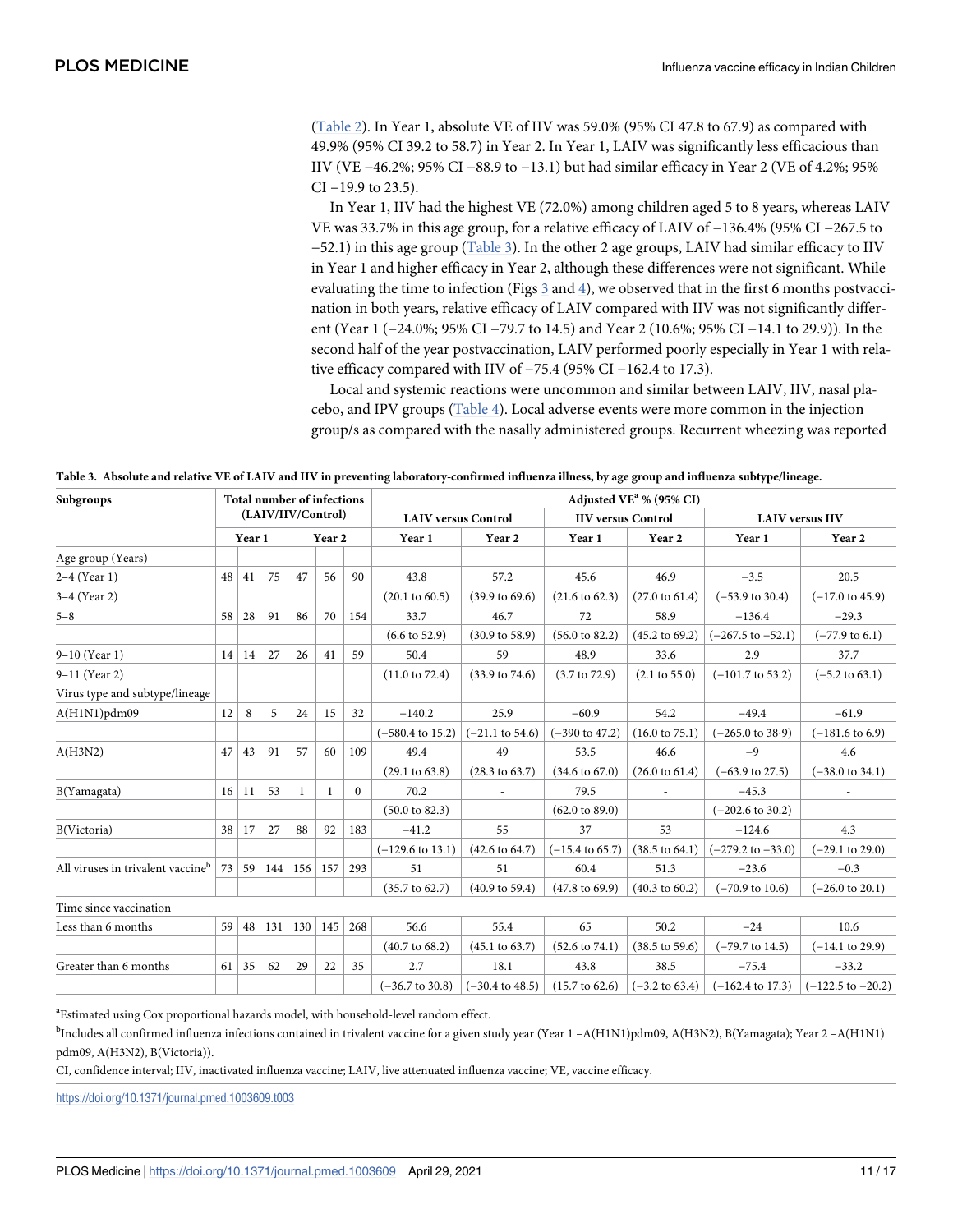<span id="page-11-0"></span>

**[Fig 3. K](#page-10-0)aplan–Meier curves of time to influenza infection by vaccine/placebo group for study Year 1.** IIV, inactivated influenza vaccine; LAIV, live attenuated influenza vaccine.

<https://doi.org/10.1371/journal.pmed.1003609.g003>

by approximately 1% of children over the 2-year period and not significantly different between groups. SAEs were rare, and none were attributed to be causally related to vaccination.





<https://doi.org/10.1371/journal.pmed.1003609.g004>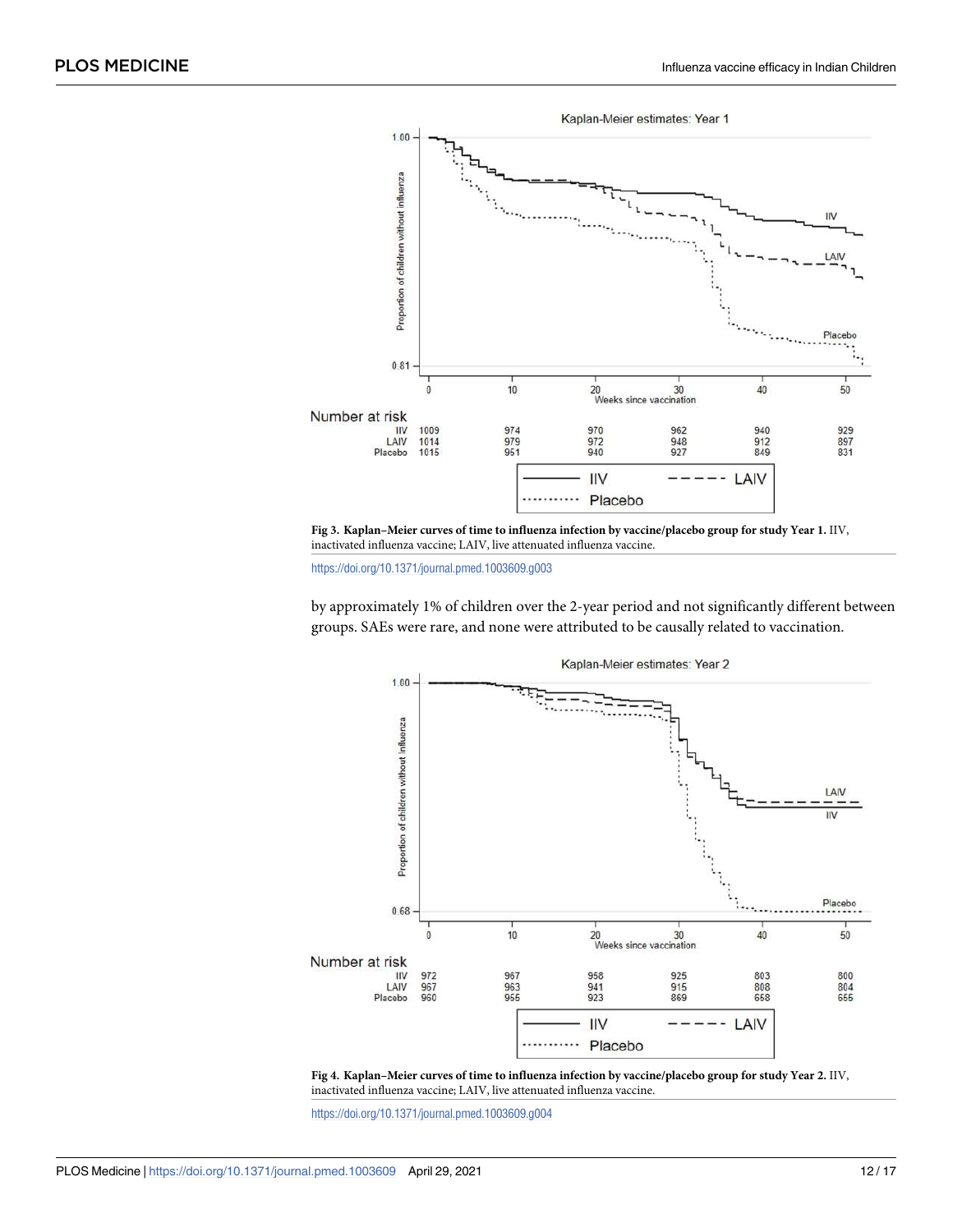| <b>Adverse events</b>                       |               | LAIV $(n = 1.978)^{a}$ |               | NP $(n = 986)^{a}$    |               | IIV $(n = 2,766)^{a}$ | IPV $(n = 1,374)^{a}$ |                       |  |
|---------------------------------------------|---------------|------------------------|---------------|-----------------------|---------------|-----------------------|-----------------------|-----------------------|--|
| $SAEs^b$                                    |               | 3                      | 8             |                       |               | 5                     |                       |                       |  |
| SAEs attributed to vaccine                  |               |                        |               |                       | $\theta$      |                       | $\mathbf{0}$          |                       |  |
| Medically significant recurrent<br>wheezing |               | 32(1.6)                | 13(1.3)       |                       | 29(1.0)       |                       | 20(1.4)               |                       |  |
| Any local adverse event <sup>c</sup>        |               | 223(11.3)              |               | 94(9.5)               |               | 958 (34.6)            |                       | 452 (32.9)            |  |
| Systemic adverse events                     | Mild          | Moderate to<br>severe  | Mild          | Moderate to<br>severe | Mild          | Moderate to<br>severe | Mild                  | Moderate to<br>severe |  |
| Fever                                       | 410<br>(20.7) | 106(5.4)               | 208<br>(21.1) | 69(7.0)               | 635<br>(23.0) | 195(7.0)              | 328<br>(23.9)         | 121(8.8)              |  |
| Headache                                    | 85(4.3)       | 27(1.4)                | 42(4.3)       | 22(2.2)               | 144(5.2)      | 57(2.1)               | 81(5.9)               | 29(2.1)               |  |
| Diarrhea                                    | 53 $(2.7)$    | 90(4.6)                | 17(1.7)       | 44(4.5)               | 78 (2.8)      | 127(4.6)              | 40(2.9)               | 78 (5.7)              |  |
| Vomiting                                    | 75(3.8)       | 43(2.2)                | 35(3.5)       | 22(2.2)               | 115(4.2)      | 71(2.6)               | 53(3.9)               | 40(2.9)               |  |
| Decreased feeding                           | 83(4.2)       | 5(0.3)                 | 47(4.8)       | 4(0.4)                | 156(5.6)      | 14(0.5)               | 69(5.0)               | 5(0.4)                |  |
| Lethargy                                    | 61(3.1)       | 2(0.1)                 | 37(3.8)       | 2(0.2)                | 117(4.2)      | 8(0.3)                | 61(4.4)               | 1(0.1)                |  |
| Irritability/excessive crying               | 29(1.5)       | 5(0.3)                 | 19(1.9)       | 2(0.2)                | 57(2.1)       | 9(0.3)                | 38(2.8)               | 2(0.1)                |  |

<span id="page-12-0"></span>**[Table 4.](#page-10-0) Adverse events associated with live attenuated and inactivated influenza vaccines within 42 days post-administration, aggregated across study years.**

<sup>a</sup>Represents total number of doses.

<sup>b</sup>Defined as events which resulted in death, were life-threatening, required hospitalization, or lengthened hospitalization, resulting in persistent or significant disability. c Local adverse event solicited were stuffy nose for LAIV and placebo and tenderness at injection site and redness at injection site and swelling at injection site for IIV and IPV.

IIV, inactivated influenza vaccine; LAIV, live attenuated influenza vaccine; NP, nasal placebo; SAE, serious adverse event; VE, vaccine efficacy.

<https://doi.org/10.1371/journal.pmed.1003609.t004>

#### **Discussion**

This 2-year, triple-blind, large community-based trial demonstrated that both indigenously produced Russian-backbone LAIV and commercially available IIV were safe and moderately efficacious against laboratory-confirmed influenza-associated FARI among children aged 2 to 10 years in rural India. In Year 1, single-dose LAIV provided some protection to a vaccinenaïve population but significantly less than IIV, whereas in Year 2, LAIV and IIV efficacies were similar. Importantly, during both years, both vaccines were protective against influenza A(H3N2) viruses but had limited efficacy against influenza A(H1N1)pdm09 which was vaccine-matched but had low incidence. Both vaccines were protective against vaccine-matched influenza B viruses but not mismatched B viruses [[19](#page-16-0)].

Although the absolute efficacy of both LAIV and IIV was moderate and ranged between 40.0% and 59.0% in both years, the relative efficacy of LAIV versus IIV, which was the primary outcome of interest, was poor in Year 1 (−46.2%) but improved (4.2%) in Year 2 ([Table 2\)](#page-9-0). The reasons for this are likely multifactorial and include the fact that only a single dose of SII Russian-backbone LAIV was required per the manufacturer's instructions, whereas other LAIVs require 2 first doses for full effect  $[12]$  $[12]$ . An earlier meta-analysis by Ambrose and colleagues had shown higher relative efficacy of LAIV against IIV among children aged 6 months to 18 years across 4 studies conducted during years 2002 to 2005, although the vaccine dosages were different. A probable reason could be the absence of H1N1pdm09 strain during those years as other studies have also shown that LAIV had poor VE against H1N1pdm09 strain [[10](#page-15-0)]. In addition, because LAIV is administered nasally, it is possible that some vaccine was wasted due to crying or overflow; thus, some children may not have received a full dose. Further nasal shedding analyses from this trial may further our understanding of LAIV virus uptake in young children in rural Indian settings with hot climates.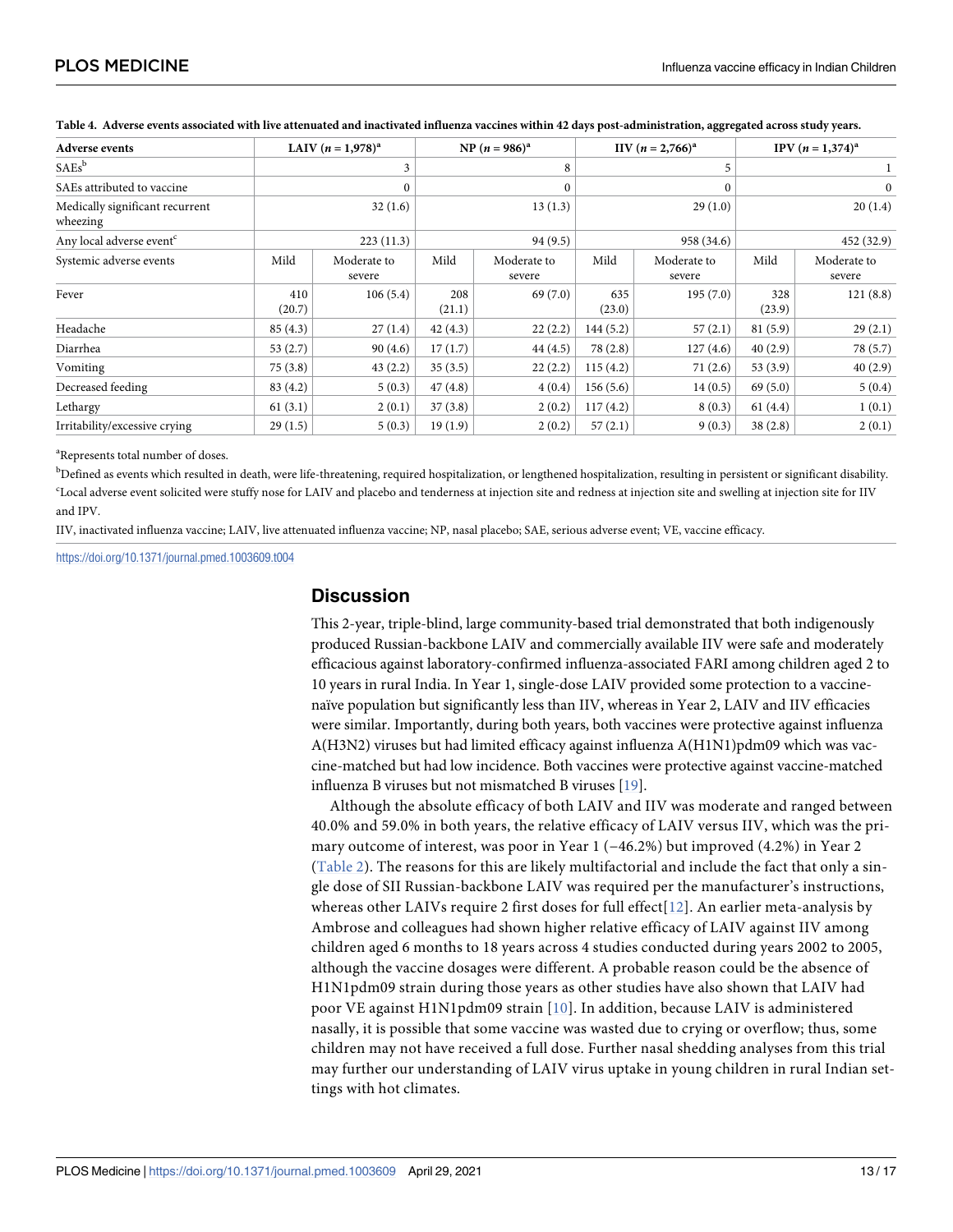<span id="page-13-0"></span>Our observed VE estimates were consistent with or higher than recent findings from other RCTs, for both LAIV and IIV. The 49.9% to 59.0% VE of IIV in this study was within the range of 26% to 74% as reported over 3 years from an earlier trial in India [[5\]](#page-15-0) and higher than that from an IIV study conducted from 2010 to 2014 in Bangladesh (VE 31%; 95% CI 18 to 42) [\[23\]](#page-16-0). LAIV VE (40.0% to 51.9% range) reported from this study is similar to that reported in the LAIV trial conducted in Bangladesh [\[6](#page-15-0)] (VE 41.0% (95% CI 28.0 to 51.6)) and much higher than that reported in the Senegal [[9](#page-15-0)] (VE 0%; 95% CI −26.4% to 20.9%) trial. In our trial, LAIV was well matched to circulating influenza A viruses in both years, but A(H1N1)pdm09 was not the major circulating strain which may have limited our ability to estimate VE reliably for A (H1N1)pdm09. As we used trivalent vaccines in this study, we were able to observe VE for vaccine lineage or non-vaccine lineage influenza B viruses and did not see evidence of cross-protection against non-vaccine lineage (i.e., VE for influenza B/Victoria, in Year 1). The varying VE between the studies is multifactorial and likely due to heterogeneous study populations, differing conditions in each country and diversity of circulating influenza viruses, with some mismatch in each study but not for the same viruses. It has also been noticed that A/California/7/2009-like viruses in LAIV had lower immunogenicity compared to more recent A (H1N1) vaccine strains [[24](#page-16-0)].

This study also looks at VE among school-aged children, while other trials (such as those in Senegal [[9\]](#page-15-0) and Bangladesh [[6](#page-15-0)]) have typically targeted younger children, such as those 5 years and younger. While IIV and LAIV were similarly efficacious in children aged 2 to 4 years for both years of the study, we did observe significant differences between vaccine products among children 5 to 8 years during Year 1. This difference was not detected in Year 2 and may reflect a more robust response to the second dose of IIV in Year 1 in this older age group. The low relative VE of LAIV in this age group during Year 1 may also be attributed to trends in infection between age groups, both by subtype or over time within the year, but we were insufficiently powered to evaluate these factors.

In both years, efficacy was higher during the first 6 months postvaccination similar to previous studies conducted in this area [[5](#page-15-0)], which was when influenza circulation peaked. Observational data from the US indicate that VE can decline within a single influenza season ("waning immunity") [[25](#page-16-0)]. In our study area, with biannual peaks and year-round circulation of influenza viruses, timing of vaccination and waning immunity may influence VE [[18,26\]](#page-16-0). However, these trends are best understood by following VE over time by influenza virus subtype or lineage, which we did not have sufficient power to analyze.

Strengths of this study included 2 years of active surveillance over 2 different influenza seasons, high retention rates with adequate sample size to determine relative efficacy, and meticulous cold chain maintenance. Our study was also subject to several limitations. First, dosage requirements for vaccine-naïve children differed between products (single dose of LAIV versus 2 doses of IIV). This may have resulted in increased protection from those receiving a second dose of IIV, an important consideration in interpreting the relative VE during Year 1. Second, vaccines were administered in the summer months shortly before typical influenza season (monsoon season) [[27](#page-16-0)], and the requirement of a second dose in the IIV arm reduced the postvaccination surveillance time in this arm, which began 2 weeks after receipt of final dose. Infections that occurred before this time point were not included in the analysis, but these were very infrequent and unlikely to influence absolute or relative efficacy of IIV. Third, we did not conduct immunogenicity studies, which could have helped explain some of our findings such as differences in VE by age groups or subtypes. Finally, our study was conducted in one rural site in India; thus, our results may not be generalizable to other settings.

Currently, influenza vaccines are not part of the national immunization programs in India; there are recommendations for their use among older adults and individuals with underlying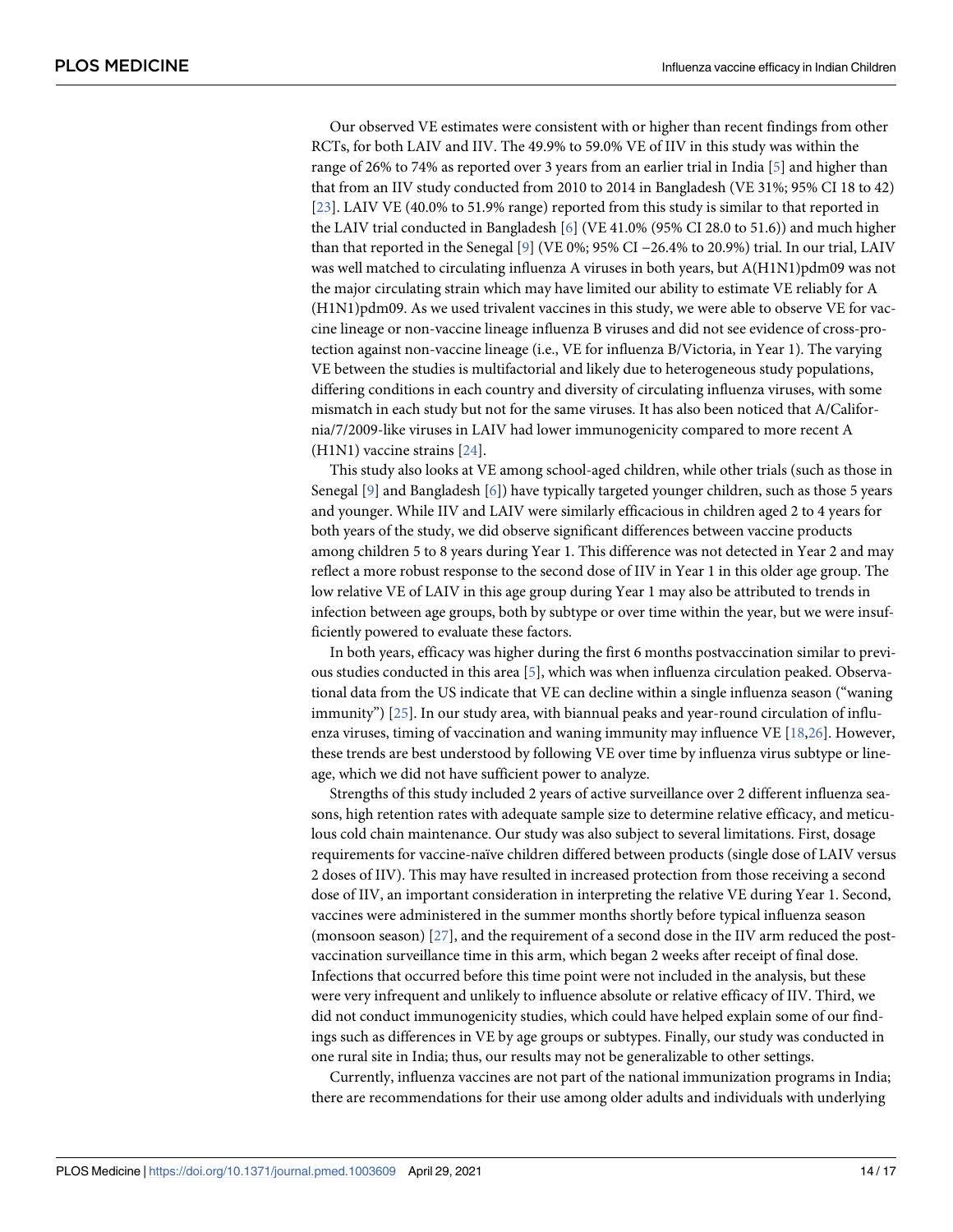<span id="page-14-0"></span>conditions, but not among children [\[28](#page-16-0)]. Importantly, both IIV and LAIV were safe with moderate efficacy and performed better when there was vaccine matched to circulating influenza B lineage and adequate influenza prevalence particularly in the 6 months following vaccination. Given that VE for influenza B was adequate during lineage-matched seasons, quadrivalent vaccines regardless of route of administration should be considered as part of routine annual influenza immunization in India. As national and state-level public health programs in India consider an investment in influenza vaccination, both IIV and LAIV could be used to prevent pediatric influenza infection.

#### **Supporting information**

**[S1 Table.](http://journals.plos.org/plosmedicine/article/asset?unique&id=info:doi/10.1371/journal.pmed.1003609.s001) Protocol.** (DOCX)

**[S1](http://journals.plos.org/plosmedicine/article/asset?unique&id=info:doi/10.1371/journal.pmed.1003609.s002) CONSORT Checklist.** *AU* : *PleaseprovideacaptionforS*1*ConsortChecklist* (DOCX)

**[S1 Text](http://journals.plos.org/plosmedicine/article/asset?unique&id=info:doi/10.1371/journal.pmed.1003609.s003). Exclusion criteria: list of conditions for exclusion of children from study.** (DOCX)

**[S2 Text](http://journals.plos.org/plosmedicine/article/asset?unique&id=info:doi/10.1371/journal.pmed.1003609.s004). Sequencing procedures: procedure for sequencing of selected influenza–positive specimens.**

(DOCX)

**[S1 Fig](http://journals.plos.org/plosmedicine/article/asset?unique&id=info:doi/10.1371/journal.pmed.1003609.s005). Sample model output: model output for the primary end points.** (TIF)

**[S2 Fig](http://journals.plos.org/plosmedicine/article/asset?unique&id=info:doi/10.1371/journal.pmed.1003609.s006). Analysis flowchart: description of data flow for mITT analysis of LAIV trial.** LAIV, live attenuated influenza vaccine; mITT, modified intention-to-treat. (TIF)

**[S3 Fig](http://journals.plos.org/plosmedicine/article/asset?unique&id=info:doi/10.1371/journal.pmed.1003609.s007). Phylogenetic analysis: phylogenetic analysis of influenza virus strains detected in Year 1 and Year 2.** (TIF)

#### **Author Contributions**

**Conceptualization:** Anand Krishnan, Siddhartha Saha, Kathryn E. Lafond, Marc-Alain Widdowson.

**Data curation:** Venkatesh Vinayak Narayan, Rakesh Kumar.

**Formal analysis:** Anand Krishnan, Siddhartha Saha, Venkatesh Vinayak Narayan, Rakesh Kumar, Kathryn E. Lafond.

**Funding acquisition:** Anand Krishnan, Siddhartha Saha, Marc-Alain Widdowson.

**Investigation:** Lalit Dar, Ramesh Kumar, Shivram Dhakad, Avinash Choudekar, Aashish Choudhary, Stephen Lindstrom.

**Methodology:** Anand Krishnan, Lalit Dar, Siddhartha Saha, Kathryn E. Lafond, Marc-Alain Widdowson.

**Project administration:** Anand Krishnan, Lalit Dar, Siddhartha Saha, Venkatesh Vinayak Narayan, Rakesh Kumar, Ramesh Kumar, Ritvik Amarchand, Shivram Dhakad, Reshmi Chokker, Avinash Choudekar, Giridara Gopal, Seema Jain.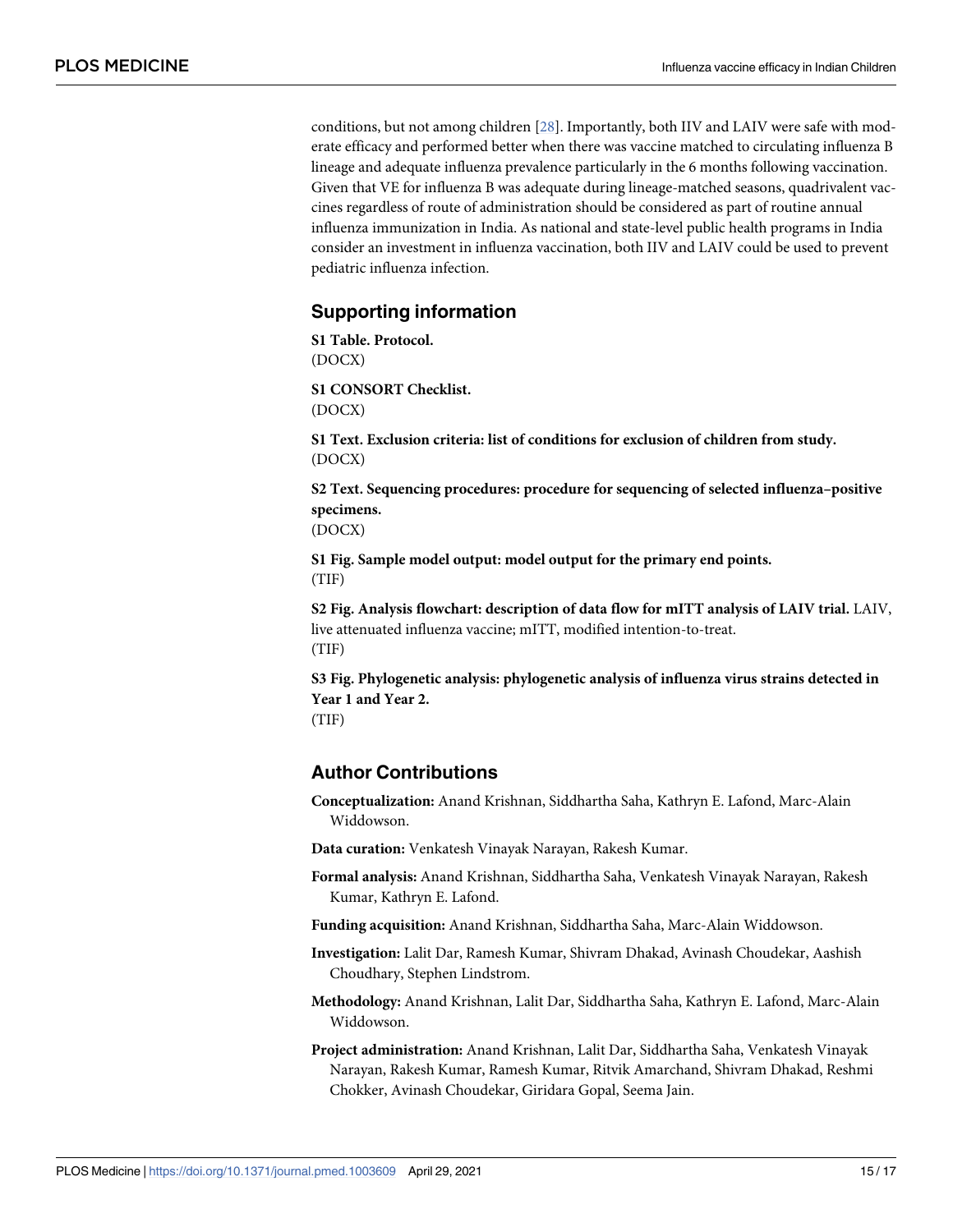<span id="page-15-0"></span>**Resources:** Anand Krishnan, Lalit Dar, Siddhartha Saha, Seema Jain.

**Supervision:** Anand Krishnan, Lalit Dar, Siddhartha Saha, Venkatesh Vinayak Narayan, Rakesh Kumar, Ramesh Kumar, Ritvik Amarchand, Reshmi Chokker, Avinash Choudekar, Giridara Gopal, Seema Jain.

**Validation:** Lalit Dar, Varsha Potdar, Mandeep Chadha, Stephen Lindstrom.

- **Writing original draft:** Anand Krishnan, Lalit Dar, Siddhartha Saha, Venkatesh Vinayak Narayan, Rakesh Kumar, Kathryn E. Lafond, Seema Jain.
- **Writing review & editing:** Anand Krishnan, Lalit Dar, Siddhartha Saha, Venkatesh Vinayak Narayan, Kathryn E. Lafond, Marc-Alain Widdowson, Seema Jain.

#### **References**

- **[1](#page-2-0).** Nair H, Brooks WA, Katz M, Roca A, Berkley JA, Madhi SA, et al. Global burden of respiratory infections due to seasonal influenza in young children: a systematic review and meta-analysis. Lancet. 2011; 378 (9807):1917–30. [https://doi.org/10.1016/S0140-6736\(11\)61051-9](https://doi.org/10.1016/S0140-6736(11)61051-9) PMID: [22078723](http://www.ncbi.nlm.nih.gov/pubmed/22078723)
- **2.** Hirve S, Krishnan A, Dawood FS, Lele P, Saha S, Rai S, et al. Incidence of influenza-associated hospitalization in rural communities in western and northern India, 2010–2012: a multi-site population-based study. J Infect. 2015; 70(2):160–70. <https://doi.org/10.1016/j.jinf.2014.08.015> PMID: [25218056](http://www.ncbi.nlm.nih.gov/pubmed/25218056)
- **[3](#page-2-0).** Narayan VV, Iuliano AD, Roguski K, Bhardwaj R, Chadha M, Saha S, et al. Burden of influenza-associated respiratory and circulatory mortality in India, 2010–2013. J Glob Health. 2020 Jun; 10(1).
- **[4](#page-2-0).** Ambrose CS, Levin MJ, Belshe RB. The relative efficacy of trivalent live attenuated and inactivated influenza vaccines in children and adults. Influenza Other Respi Viruses. 2011 Mar; 5(2):67–75. [https://](https://doi.org/10.1111/j.1750-2659.2010.00183.x) [doi.org/10.1111/j.1750-2659.2010.00183.x](https://doi.org/10.1111/j.1750-2659.2010.00183.x) PMID: [21306569](http://www.ncbi.nlm.nih.gov/pubmed/21306569)
- **[5](#page-2-0).** Sullender WM, Fowler KB, Gupta V, Krishnan A, Ram Purakayastha D, Srungaram VLNR, et al. Efficacy of inactivated trivalent influenza vaccine in rural India: a 3-year cluster-randomised controlled trial. Lancet Glob Health. 2019 Jul; 7(7):e940–50. [https://doi.org/10.1016/S2214-109X\(19\)30079-8](https://doi.org/10.1016/S2214-109X(19)30079-8) PMID: [31200893](http://www.ncbi.nlm.nih.gov/pubmed/31200893)
- **[6](#page-2-0).** Brooks WA, Zaman K, Lewis KDC, Ortiz JR, Goswami D, Feser J, et al. Efficacy of a Russian-backbone live attenuated influenza vaccine among young children in Bangladesh: a randomised, double-blind, placebo-controlled trial. Lancet Glob Health. 2016 Dec; 4(12):e946–54. [https://doi.org/10.1016/S2214-](https://doi.org/10.1016/S2214-109X(16)30200-5) [109X\(16\)30200-5](https://doi.org/10.1016/S2214-109X(16)30200-5) PMID: [27746226](http://www.ncbi.nlm.nih.gov/pubmed/27746226)
- **[7](#page-2-0).** Kieny MP, Costa A, Hombach J, Carrasco P, Pervikov Y, Salisbury D, et al. A global pandemic influenza vaccine action plan. Vaccine. 2006 Sep; 24(40–41):6367–70. [https://doi.org/10.1016/j.vaccine.2006.](https://doi.org/10.1016/j.vaccine.2006.07.021) [07.021](https://doi.org/10.1016/j.vaccine.2006.07.021) PMID: [17240560](http://www.ncbi.nlm.nih.gov/pubmed/17240560)
- **[8](#page-2-0).** Rudenko L, Yeolekar L, Kiseleva I, Isakova-Sivak I. Development and approval of live attenuated influenza vaccines based on Russian master donor viruses: Process challenges and success stories. Vaccine. 2016 Oct; 34(45):5436–41. <https://doi.org/10.1016/j.vaccine.2016.08.018> PMID: [27593158](http://www.ncbi.nlm.nih.gov/pubmed/27593158)
- **[9](#page-2-0).** Victor JC, Lewis KDC, Diallo A, Niang MN, Diarra B, Dia N, et al. Efficacy of a Russian-backbone live attenuated influenza vaccine among children in Senegal: a randomised, double-blind, placebo-controlled trial. Lancet Glob Health. 2016 Dec; 4(12):e955–65. [https://doi.org/10.1016/S2214-109X\(16\)](https://doi.org/10.1016/S2214-109X(16)30201-7) [30201-7](https://doi.org/10.1016/S2214-109X(16)30201-7) PMID: [27746224](http://www.ncbi.nlm.nih.gov/pubmed/27746224)
- **[10](#page-3-0).** Caspard H, Mallory RM, Yu J, Ambrose CS. Live-Attenuated Influenza Vaccine Effectiveness in Children From 2009 to 2015–2016: A Systematic Review and Meta-Analysis. Open Forum Infect Dis. 2017 Jul; 4(3):ofx111. <https://doi.org/10.1093/ofid/ofx111> PMID: [28852675](http://www.ncbi.nlm.nih.gov/pubmed/28852675)
- **[11](#page-3-0).** Caspard H, Coelingh KL, Mallory RM, Ambrose CS. Association of vaccine handling conditions with effectiveness of live attenuated influenza vaccine against H1N1pdm09 viruses in the United States. Vaccine. 2016 Sep; 34(42):5066–72. <https://doi.org/10.1016/j.vaccine.2016.08.079> PMID: [27613072](http://www.ncbi.nlm.nih.gov/pubmed/27613072)
- **[12](#page-3-0).** Grohskopf LA, Sokolow LZ, Olsen SJ, Bresee JS, Broder KR, Karron RA. Prevention and Control of Influenza with Vaccines: Recommendations of the Advisory Committee on Immunization Practices, United States, 2015–16 Influenza Season. MMWR Morb Mortal Wkly Rep. 2015 Aug; 64(30):818–25. <https://doi.org/10.15585/mmwr.mm6430a3> PMID: [26247435](http://www.ncbi.nlm.nih.gov/pubmed/26247435)
- **[13](#page-3-0).** Grohskopf LA, Sokolow LZ, Broder KR, Walter EB, Fry AM, Jernigan DB. Prevention and Control of Seasonal Influenza with Vaccines: Recommendations of the Advisory Committee on Immunization Practices—United States, 2018–19 Influenza Season. MMWR Recomm Rep. 2018 Aug; 67(03):1–20. <https://doi.org/10.15585/mmwr.rr6703a1> PMID: [30141464](http://www.ncbi.nlm.nih.gov/pubmed/30141464)